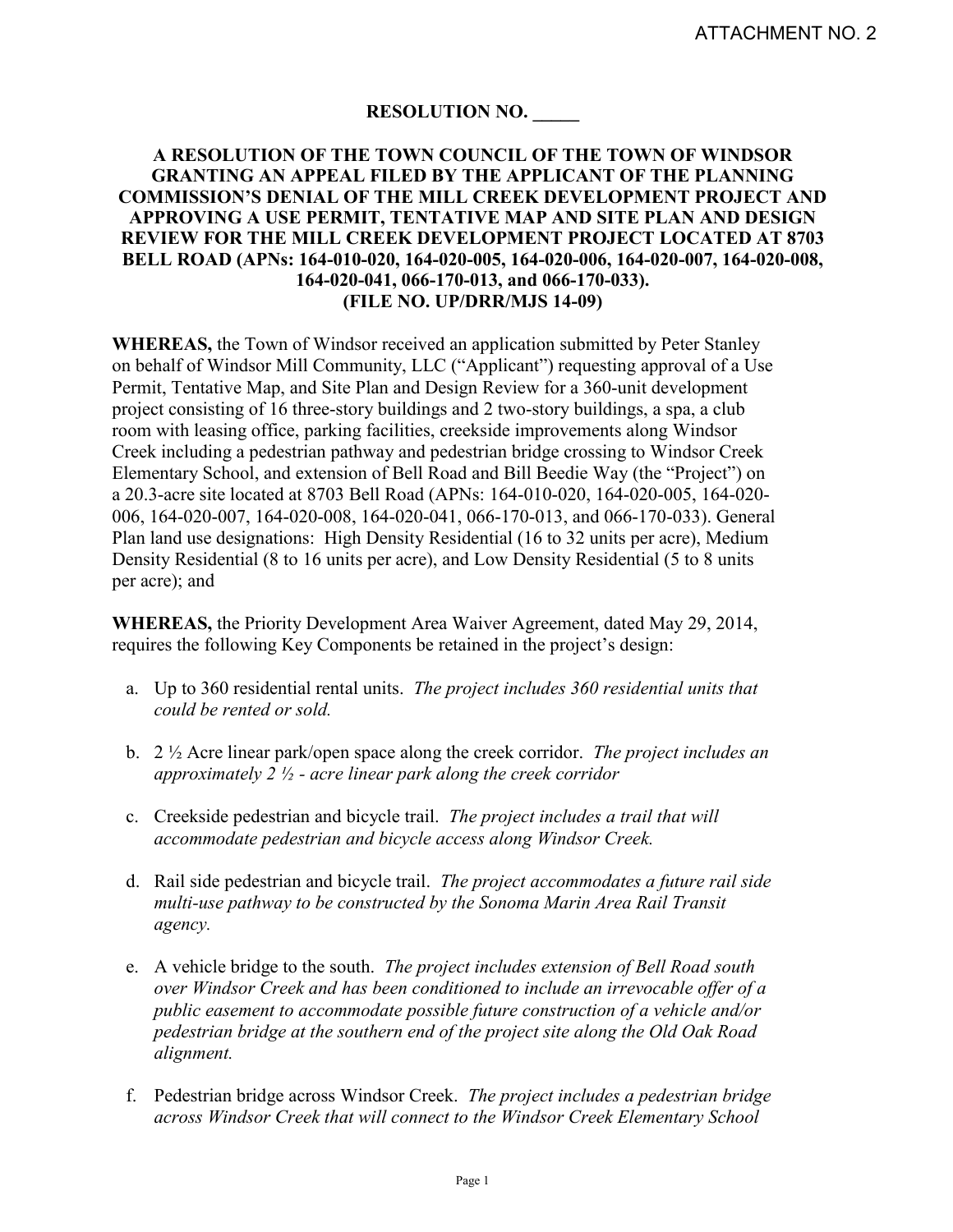*and future Class I pathway system along Windsor Creek. In addition, the project has been conditioned to include an irrevocable offer of a public easement to accommodate possible future construction of a vehicle and/or pedestrian bridge at the southern end of the project site along the Old Oak Road alignment.*

g. Payment of In-Lieu inclusionary housing fees. *The project has been conditioned to pay the in-lieu inclusionary housing fees in effect at the time of issuance of building permits for construction of the project.*

and;

**WHEREAS,** no items were identified as needing to be resolved during review of the project application in the Priority Development Area Waiver Agreement, dated May 29, 2014; and

WHEREAS, by Resolution No. \_\_\_\_ and based upon the Initial Study prepared for the Project, the Plans and the Project Description included with the Planning Commission staff report dated February 26, 2019 the Planning Commission adopted a Mitigated Negative Declaration for the proposed Project; and

**WHEREAS,** the Planning Commission conducted a duly noticed public hearing on February 26, 2019, on said application at which time all interested persons were given an opportunity to be heard; and,

**WHEREAS,** at its February 26, 2019 meeting, the Planning Commission voted 4-0-1 to adopt the Initial Study and Mitigated Negative Declaration for the Project and a motion to approve the land use entitlements for the Project failed on a 1-3-1 vote of the Planning Commission; and,

**WHEREAS,** on March 4, 2019, the project applicant duly filed an appeal of the Planning Commission denial of the land use entitlements and on March 7, 2019, Councilmember Sam Salmon duly filed an appeal of the Planning Commission's adoption of the Initial Study and Mitigated Negative Declaration ; and,

**WHEREAS,** the Town Council conducted a duly noticed public hearing on June 26, 2019, on said application at which time all interested persons were given an opportunity to be heard; and,

**WHEREAS,** by Resolution No. \_\_\_\_ and based upon the Initial Study prepared for the Project, the Plans and the Project Description included with the Planning Commission staff report dated February 26, 2019 and the Town Council Agenda Report dated June 26, 2019, the Town Council adopted a Mitigated Negative Declaration for the proposed Project; and

**WHEREAS,** the Town Council makes the following findings for approval of a Use Permit to allow multi-family dwellings in the Village Residential Zone and Use Permit to allow a reduction in the number of onsite parking spaces as required by Zoning Ordinance Section 27.42.050(F):

1. The proposed use is allowed within the applicable zoning district and complies with all other applicable provisions of this Zoning Ordinance and the Town Code;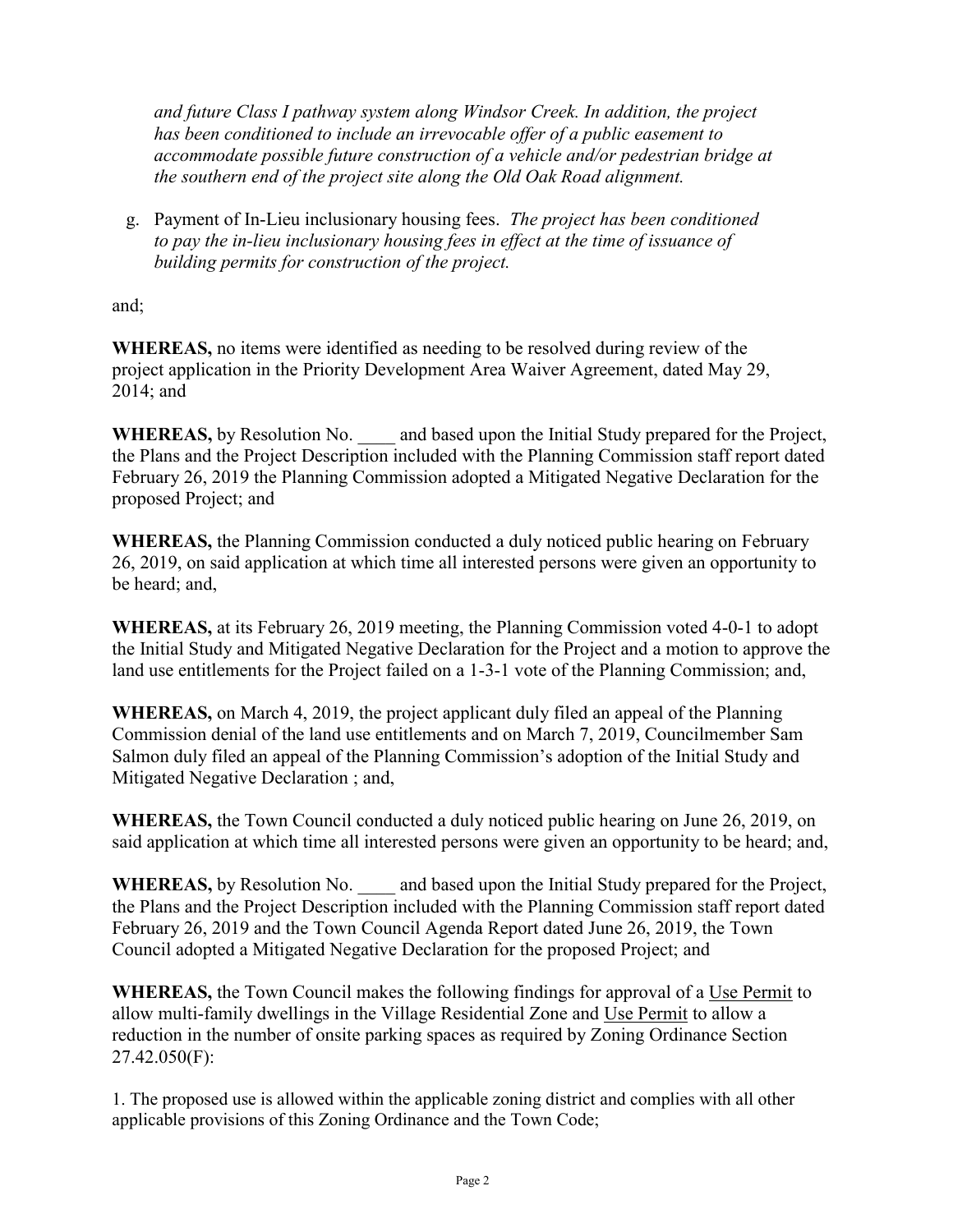*The proposed multi-family dwelling units are allowed in the Village Residential District subject to Use Permit approval and a reduction in the number of parking spaces is allowed subject to approval of a Minor Use Permit. Subject to conditions of approval, the proposed multi-family dwellings and the proposed parking comply with all other applicable provision of the Windsor Zoning Ordinance and Town Code.*

2. The proposed use is consistent with the General Plan and any applicable specific plan;

*Multi-family dwellings and associated parking are envisioned in the Low Density Land Use Designation of the General Plan and in the Village Residential Zoning of the Station Area/Downtown Specific Plan. As described in the staff report and subject to conditions of approval, the multi-family dwellings and parking are consistent with the applicable objectives, policies and standards of the General Plan and Station Area/Downtown Specific Plan.* 

*Furthermore, the density proposed in the Village Residential area of the Project site is consistent with that allowed by the General Plan and the Project is consistent with General Plan Housing Element goals and policies to provide housing for all segments of the community and to provide housing for persons with special needs. The design of the Project avoids the environmentally sensitive areas located along Windsor Creek, and avoids and reduces potential impacts to the oak trees located in the riparian corridor.*

*The Project is consistent with the density allowed by the Station Area/Downtown Specific Plan (Station Area Plan) and with the type of housing envisioned by the Plan in the Village Residential Zone.* 

3. The design, location, size, and operating characteristics of the proposed activity are compatible with the existing and future land uses in the vicinity;

*The multi-family dwellings proposed in the Village Residential zone are designed, located and sized to be compatible with existing and future land uses in the vicinity of the project. Windsor Creek provides a buffer between the proposed multi-family dwellings and the single-family detached homes in the neighborhood on the southeasterly side of the creek and the SMART railroad tracks separate the proposed multi-family dwellings from the public utility uses to the southwest. Furthermore, the scale and density of the development proposed in the Village Residential District tapers from higher density and scale in the areas adjacent to the Compact Residential portions of the Project site to lower density and scale toward the south and the area near the single-family homes on the opposite side of the creek. A three-story, 19-unit building is adjacent to the Compact Residential Zone and south of the 19-unit building is a smaller three-story, 11-unit building. Farther south there are two, two-story, 2-unit buildings and lastly one-story carports, the creek-side trail and the creek buffer.* 

*Proposed parking will also be compatible with existing and future land uses in the vicinity in that an adequate supply of parking will be provided. While the Zoning Code requires on average 2.03 parking spaces for the 360 units, as documented by the analysis conducted by W-Trans, parking demand for the Project is anticipated to be between 1.23 to 1.65 parking spaces per unit and the Project will be supplied with 1.87 parking spaces per unit. Furthermore, parking is distributed around the site to provide convenient access for residents and visitors of all 360 dwelling units.*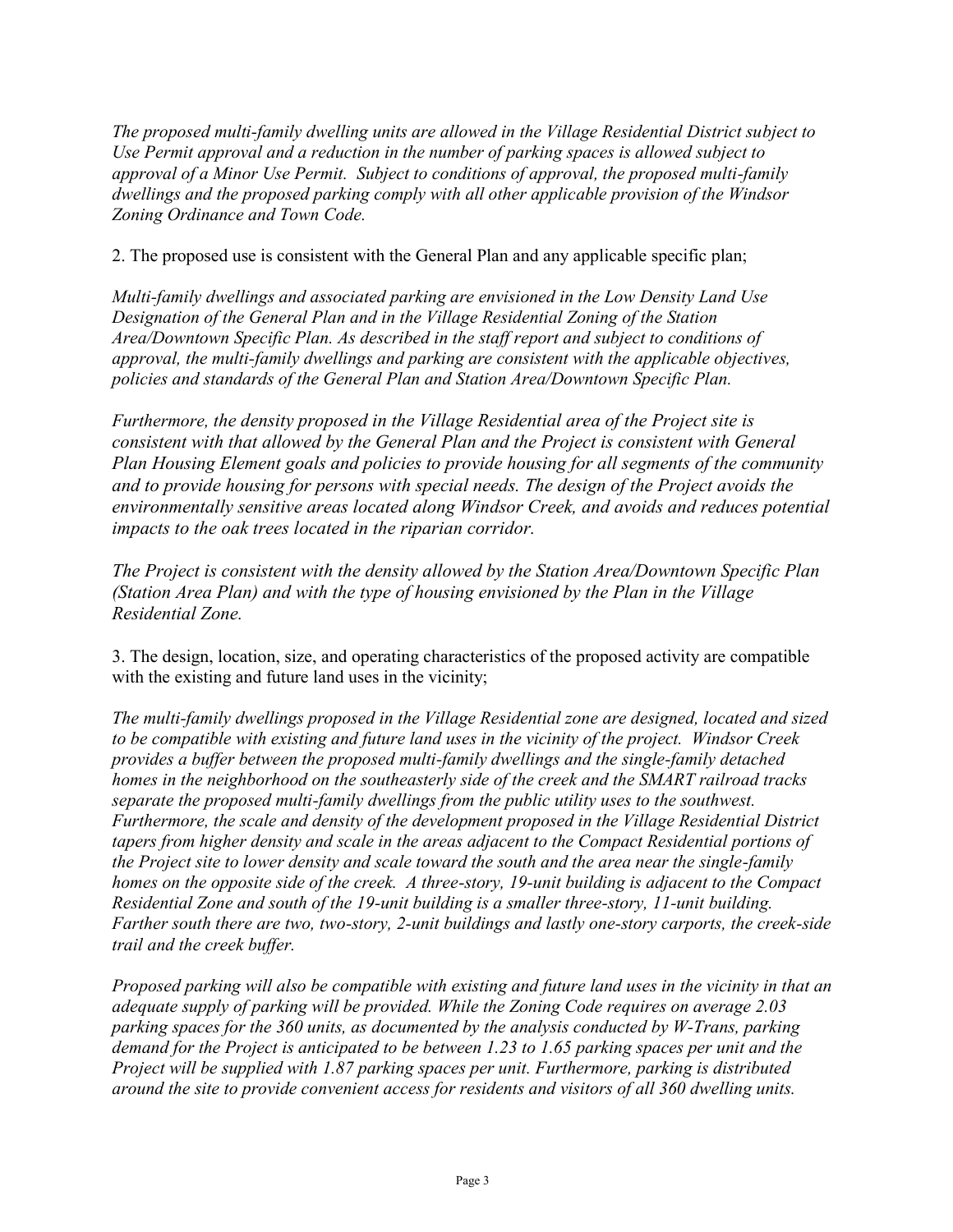4. The site is physically suitable for the type, density and intensity of use being proposed, including access, utilities, and the absence of physical constraints; and

The site is physically suitable for the proposed multi-family dwellings and the parking reduction in that it is flat, has relatively few trees, is an in-fill site located within walking distance of downtown and the future SMART station, has a history of urban uses and has access to utilities and public streets.

5. Granting the permit would not be detrimental to the public interest, health, safety, convenience, or welfare, or materially injurious to persons, property, or improvements in the vicinity and zoning district in which the property is located.

*Multi-family dwellings in the Village Residential Zone and a reduction in parking for the Mill Creek project will not be detrimental to the public interest, health, safety, convenience, or welfare or materially injurious to persons, property, or improvements in the vicinity and zoning districts in which the property is located in that the dwellings in the Village Residential Zone are designed and sited to be consistent with their surroundings and the proposed supply of parking will be adequate to meet the Project's demand for parking as documented in the W-Trans analysis.*

*Furthermore, the Project was reviewed by the Public Works Department, Planning Division, Building Division, Police Department, Windsor Fire District, and Parks and Recreation Department. Conditions of approval were applied to the Project to ensure the Project is consistent with Town requirements, which in part are intended to ensure development is not detrimental to public health, safety, or welfare or injurious to other properties or improvements in the vicinity. Construction and operation of the Project are required to comply with the Zoning Ordinance Performance Standards, Town Standards, and the mitigation measures for Project. Mitigation measures for air quality, biological resources, cultural resources, geology/soils, hydrology/water quality, land use/planning, and noise are included to reduce potential impacts to a less than significant level. Compliance with the mitigation measures reduces impacts on the Project site, and persons and property in the vicinity of the Project site. Based on the above, and as conditioned, the Project is consistent with this finding.*

and;

**WHEREAS,** the Town of Windsor Town Council has made the following findings relative to the Tentative Map as required by Subdivision Ordinance Section  $16-8-400(f)(3)(A)$ :

1. The tentative map and improvement plans, as conditioned, are consistent with the provisions of the Town of Windsor General Plan and any applicable specific plans or area plans.

*As described in detail in Sections A-General Plan Consistency and B-Station Area/Downtown Specific Plan of the January 22, 2019 Planning Commission Staff Report, and with the Conditions of Approval, the Project is consistent with the provisions of the Town of Windsor General Plan and applicable specific plans.*

2. The tentative map and improvement plans, as conditioned, are consistent with Town's Design Standards.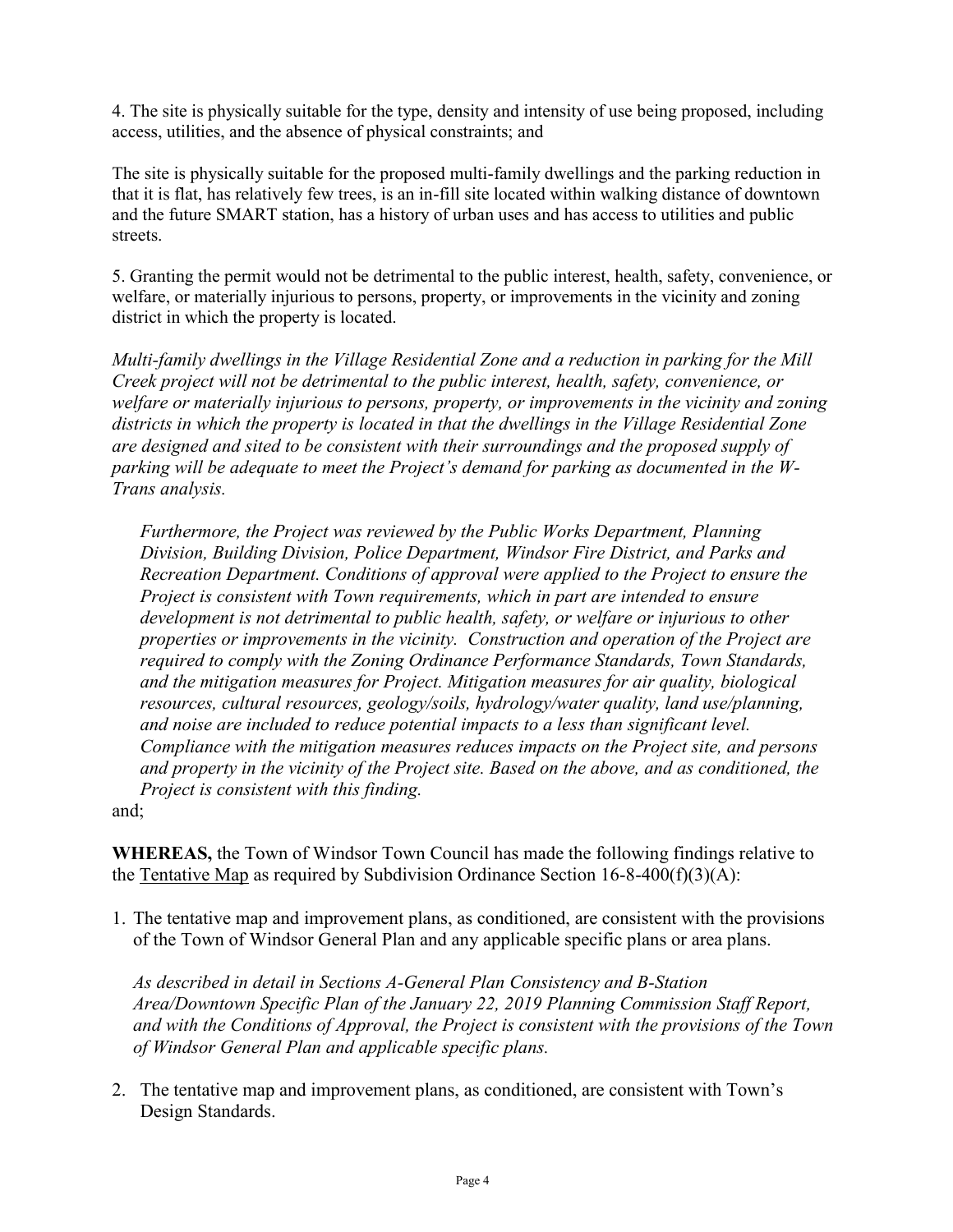*The Project plans have been reviewed by appropriate Town staff and public agencies including the Public Works and Engineering Department, Community Development Department, Parks and Recreation Department, Police Department, Water District, and Fire District and found the Project and improvement plans, as conditioned, to be consistent with the Town's Design standards including minimum lot size and dimensions, roadway widths, parking design, utilities, pedestrian and bicycle paths and all other physical design elements of the subdivision and associated improvements. As a condition of approval, prior to permit approvals, construction documents for the infrastructure improvement plans will be reviewed and approved by the appropriate Town Departments and agencies.*

3. The tentative map and improvement plans, as conditioned, are consistent with the Zoning Ordinance.

*As conditioned and with use permit approval for a reduction in parking, the tentative map and improvement plans for the Project are consistent the Town's Zoning Ordinance including standards for density, lot size, lot dimensions, building setbacks, building height, parking, and open space.*

*4.* The tentative map and improvement plans, as conditioned, are consistent with the Town of Windsor Municipal Code, including but not limited to, the Growth Control Ordinance.

*The Project has been reviewed by Public Works Department and Planning Division staff and, subject to conditions of approval, determined to be consistent with the Subdivision Ordinance. The project is consistent with the Growth Control Ordinance in that the project was granted a waiver from the Growth Control Ordinance merit process and awarded up to 360 allocations on May 7, 2014. As required, the applicant entered into a Priority Development Area Waiver Agreement dated May 29, 2014, and the Town Council reserved 360 allocations for the project. The Priority Development Area Waiver Agreement identified key components for the project. The project, as conditioned, is consistent with the key components.*

#### and;

**WHEREAS,** the project has been reviewed against the findings in Government Code Section 66474 that would require disapproval of a subdivision. None of the findings in Section 66474 is applicable, based on the following:

*The tentative map and proposed improvements, as conditioned, are consistent with the LDR, MDR and HDR General Plan land use designations and VR, MDR and CR Specific Plan land use designations, including the density as allowed with the density bonus described above and approved herein, and consistent with Town and State policy. The site is suitable for the proposed development because it is relatively flat, located within an urbanized area near services and transportation options, and surrounded by existing single-family, multifamily and public institutional development. As conditioned, the Project is not likely to cause significant environmental damage or significantly and avoidably injure fish or wildlife or their habitat, as described in CEQA findings (c) and (d), above; nor will the Project cause serious public health problems. The Project will not conflict with any public easements through the site.*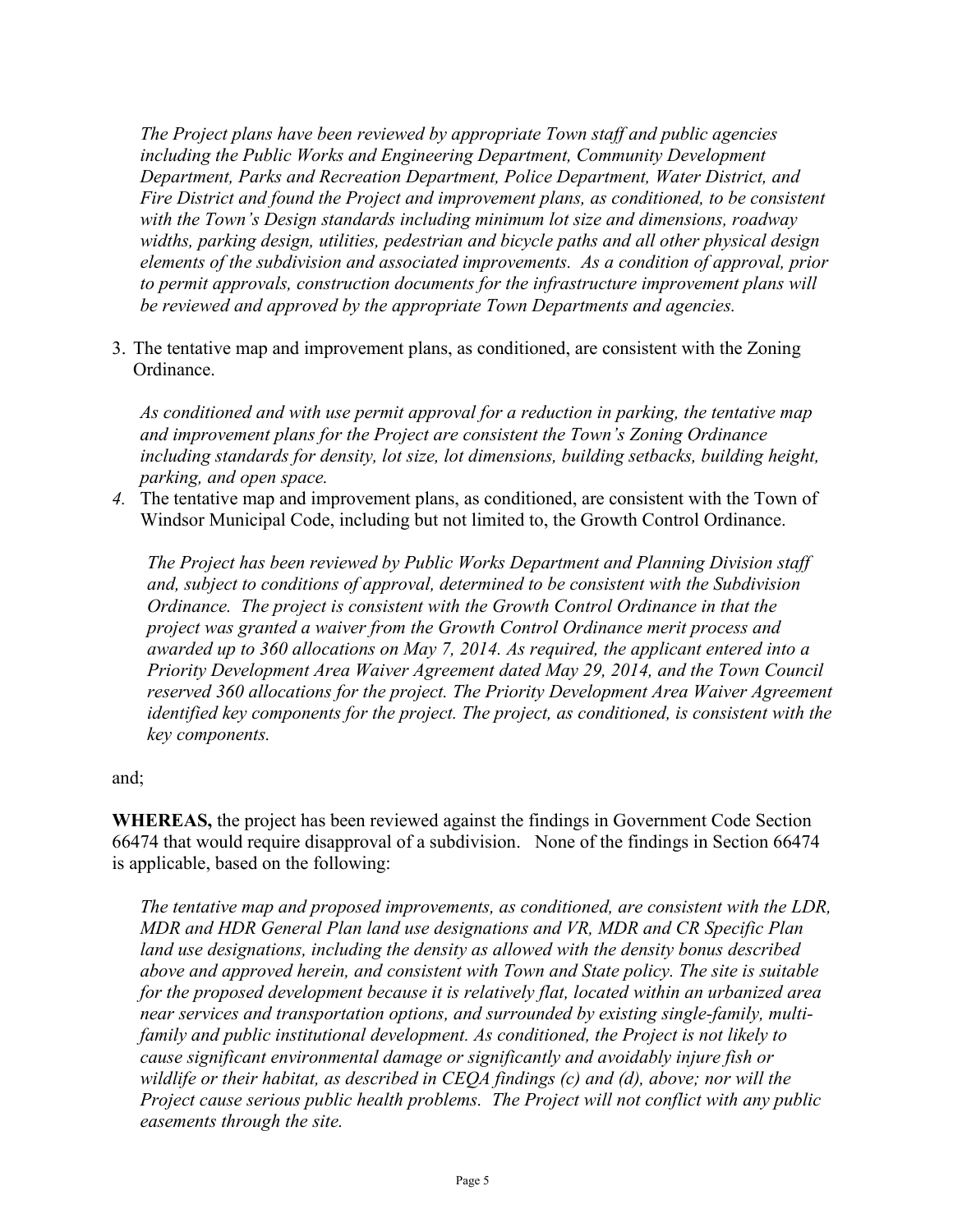and;

**WHEREAS,** the Town Council makes the following additional findings regarding the proposed Site Plan and Design of the Project, as required by Zoning Ordinance Section 27.34.030(H):

1. The design and layout of the proposed development are consistent with the General Plan, the development standards of the applicable zoning district, design standards/guidelines, and architectural criteria for special areas.

*The Project is consistent with General Plan in that: 1) the land use designations for the Project site allow up to 479 units; 2) the General Plan Housing Element identifies the site as a potential site for 360 dwelling units; 3) the Project is consistent with Housing Element policies to: a) provide adequate housing sites and encourage the availability of housing types for all economic segments of the community (Policy H-1); b) encourage development of a range of housing types affordable to various income groups, including single-family and multi-family dwellings, "move up" housing, senior housing, secondary and other smaller housing units, and special needs housing (Policy H-1.2); c) facilitate and encourage the construction of a variety of housing types to provide alternatives to single-family detached housing and to address special needs housing (Policy H-6.1); and d) require projects that contain 20 or more dwelling units and are located within ½ mile of the Station to design and build 10 percent of the units to be habitable by persons with disabilities. Policy H-6.5*

*Over 79% of the existing housing stock in Windsor consists of single-family detached dwellings. Consistent with the General Plan, the Project adds to the variety of housing type by increasing the supply of multi-family housing, and smaller units. Furthermore, 35% of the units in the Project are one- and two-bedroom ground-floor flats and thereby more readily accessible by persons with limited mobility and consistent with Building Code requirements will be habitable by persons with disabilities. Lastly, one- two- and threebedroom units are provided in the project and units range in size from 690 square feet to 1,725 square feet.*

*The Project meets the affordable housing objectives of the Housing Element through the payment of in-lieu fees. In addition, as described in the Housing Element, "rental units in Windsor are generally affordable to moderate-income households (see Table 4-18). Therefore, even as a market-rate rental project, many of the units included in Windsor Mill may be affordable to moderate-income households. The Housing Element conservatively estimates that about 30 percent (108 units) will be moderate-income units and 252 units (70 percent) will be above moderate-income units*."

*The Project is subject to the Station Area Plan design and development standards. The Project is consistent with the Station Area Plan in that: 1) the zoning for the Project site would allow 368 units or up to 400 units subject to discretionary Town Council approval; 2) the Project is allowed with Planning Commission approval of a Site Plan and Design Review application, which was requested by the developer; 3) the Project is consistent with the parking required with Planning Commission approval of a Minor Use Permit for a parking reduction, which was requested by the developer; 4) and 5) the Project is consistent*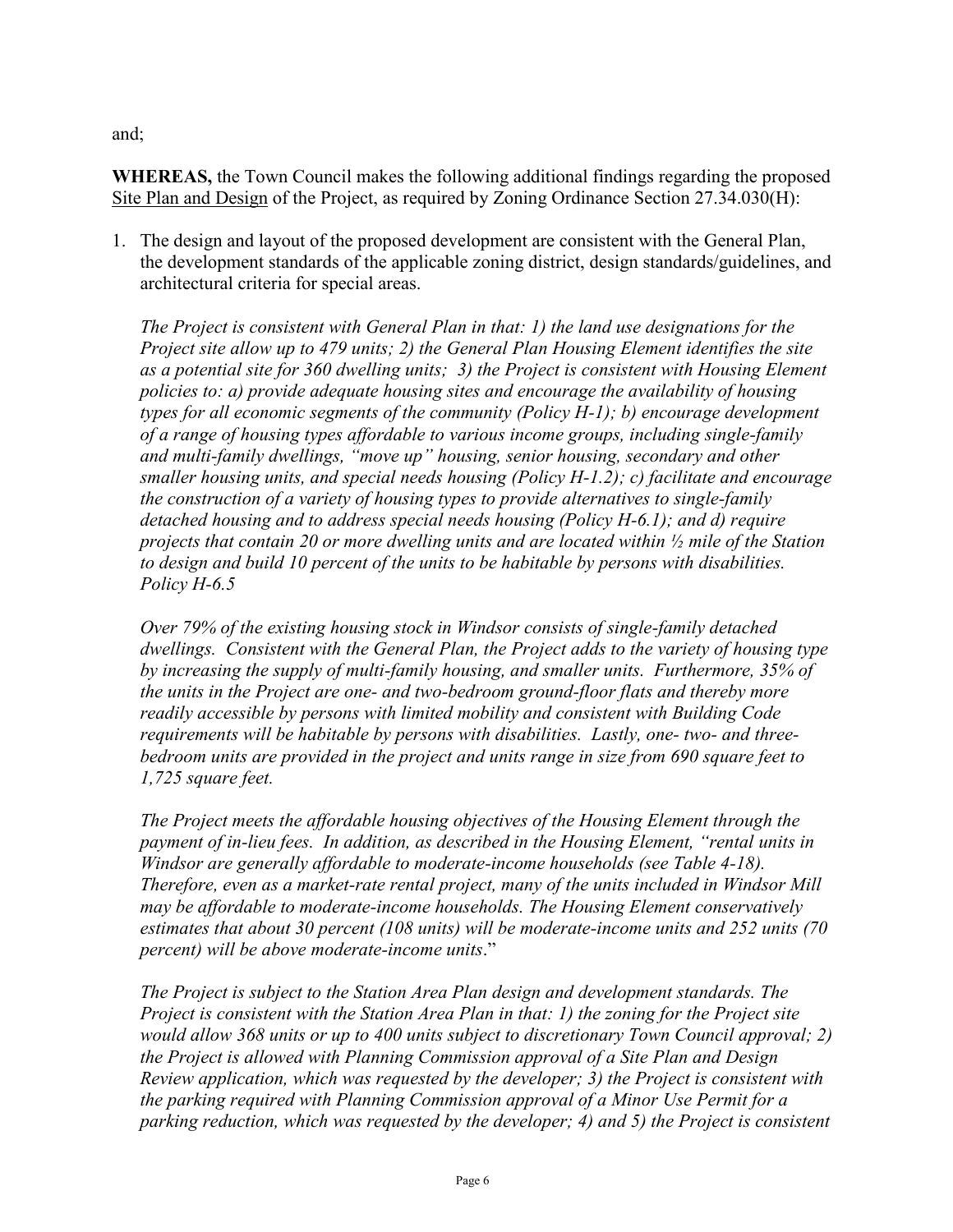*with the requirements for development standards, architectural design, and materials with implementation of conditions of approval that the height of buildings in the MDR and VR districts be reduced to no more than 35 feet and the street facing stoops in the VR districts be no less than 48 inches deep and raised two feet above the public sidewalk.*

*The Project, as conditioned, is consistent with the Zoning Ordinance in that: 1) the zoning allows 368 dwelling units on the Project site; 2) multi-family dwellings are allowed in the Village Residential district with Planning Commission approval of a Use Permit and are a permitted use (no use permit required) in the Medium Density Residential and Compact Residential zoning districts; 3) the Project is consistent with the Tree Preservation and Protection requirements and will be required to obtain a Tree Removal Permit to allow removal of 68 trees, which was requested by the developer, prior to the removal of any protected trees from the site; and 4) the Project is consistent with the applicable Zoning Ordinance requirements.* 

*Based on the above, and as conditioned, the Project is consistent with this finding.*

2. The design and layout of the proposed development will not interfere with the use and enjoyment of neighboring existing or future developments and will not create traffic or pedestrian hazards.

*The Project includes extension of Bell Road with a bridge connection over Windsor Creek, extension of Bill Beedie Way into the Project site, and an internal private street and drive aisles. Sidewalks, planter strips with street trees, and on-street parking are provided along streets in the Project and a bicycle lane is provided along Bell Road. A pedestrian bridge between the Project site and Windsor Creek Elementary School is also provided and a tenfoot wide path is provided along Windsor Creek. The Project was reviewed by Public Works and no pedestrian or traffic hazards were identified. An initial environmental study, which included a traffic study, was prepared for the Project and did not identify any traffic or pedestrian hazards resulting from the Project. Based on the above, and as conditioned, the Project is consistent with this finding.*

3. The architectural design of the proposed development is compatible with the character of the surrounding neighborhood.

*The Project would be located on a 20+-acre site separated from surrounding development by Windsor Creek and the riparian vegetation along the creek banks on the southeast side of the Project site and the SMART railroad tracks along the west side of the Project site. Therefore, there is no established neighborhood design or character in the portions of the Project along the creek or railroad. Along the northerly site boundary where the project is adjacent to existing one- and two-story residential development, the project has been designed to be compatible by placing the proposed three-story buildings 30 to 65 feet from the property lines and screening the three-story structures with landscaping and singlestory garages or carports.* 

*In addition, the Project is consistent with the Station Area Plan design standards, as described in the staff report, which are intended to create attractive projects. The building facades are articulated to provide visual interest and relief and to project the appearance of*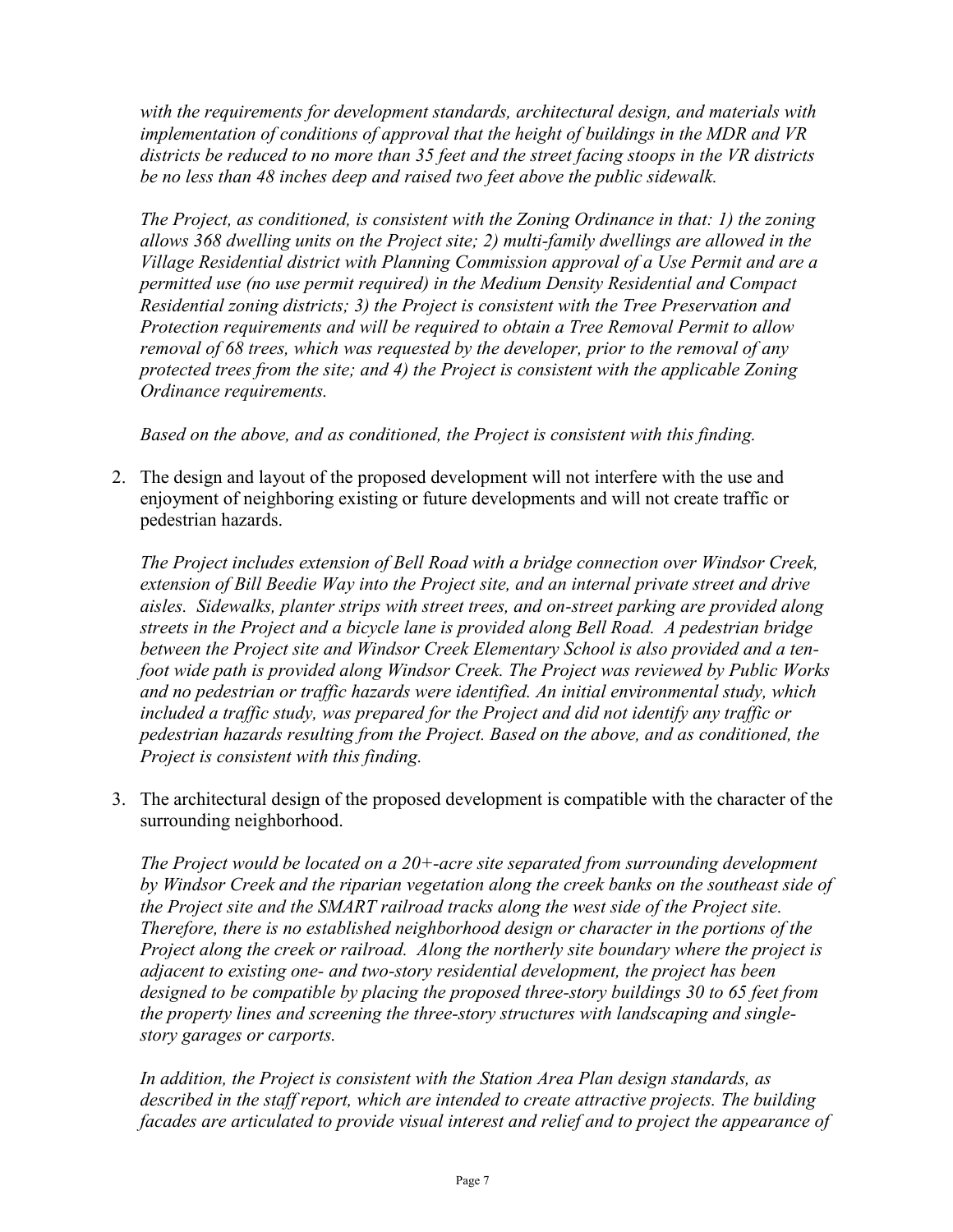*the scale of buildings that is compatible with that of existing structures in the surrounding neighborhoods. Based on the above, and as conditioned, the Project is consistent with this finding.*

4. The design of the proposed development will provide a desirable environment for its occupants, visiting public, and its neighbors through the appropriate use of materials, texture, and color, and will remain aesthetically appealing and be appropriately maintained.

*The Project is consistent with the Station Area Plan development standards, including requirements for design, with conditions of approval. Outdoor amenities for the use of the occupants, such as a recreation center, community pool, tot lot, and Creekside trail, which create a desirable environment for the occupants. Based on the above, the Project is consistent with this finding.*

5. The proposed development will not be detrimental to the public health, safety, or welfare or materially injurious to the properties or improvements in the vicinity.

*See Use Permit finding #5.* 

**NOW, THEREFORE BE IT RESOLVED** that the Town Council hereby grants the Applicant's appeal of the Planning Commission's denial of the Project and approves the Use Permit, Tentative Map, Site Plan and Design Review as shown on the Project plans dated December 19, 2018 included with the Planning Commission staff report dated February 26, 2019 and the Town Council Agenda Report dated June 26, 2019, subject to the following conditions of approval.

## **TOWN ENGINEER (Unless otherwise stated, conditions in this section shall be to the satisfaction of the Town Engineer):**

# **Conditions Applicable to Improvement/Site Development Plan Approval:**

## **General Requirements:**

- 1. The developer shall prepare and submit improvement plans for the construction of all public and private improvements including water, sanitary sewer, storm drain facilities, private roadway improvements, curbs, gutters, detached sidewalks, parkway strips, street trees, signing, striping, and streetlights. All design and construction of all public improvements shall conform to the latest edition of the Town of Windsor Design and Construction Standards, Caltrans, AASHTO, and other applicable codes, standards, guidelines, and specifications.
- 2. Improvement plans must be approved and signed by the Town Engineer prior to the issuing of an encroachment permit, a grading permit, or a building permit.
- 3. An encroachment permit and a performance bond are required for public improvements and work within a public right-of-way.
- 4. Information shown on the tentative map and preliminary site development plans shall not be construed as accepted or meeting Town Standards and requirements and is subject to review and approval during the plan review process.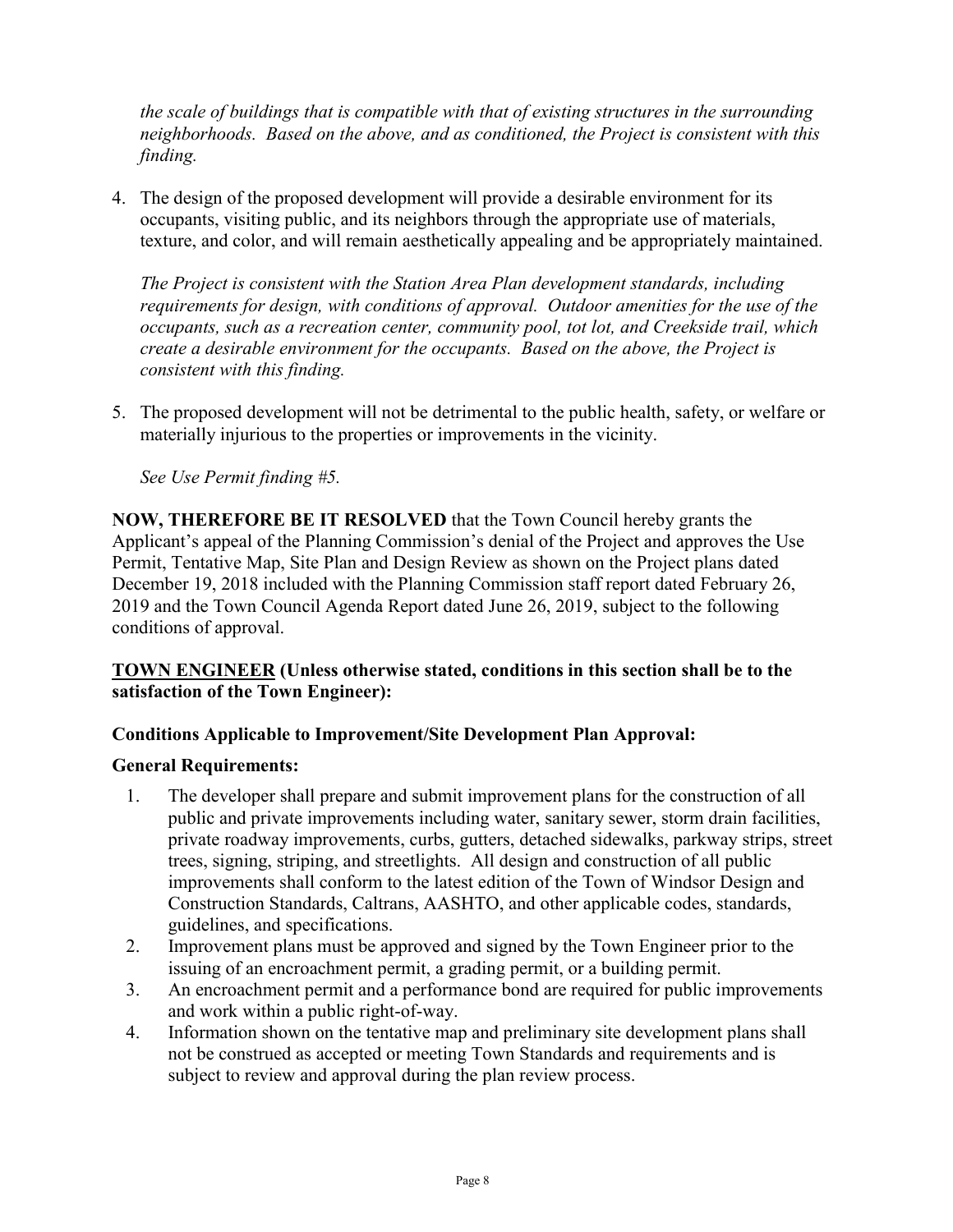- 5. Plan check and inspection fees, based on the most current edition of the Town's Master Fee Schedule at the time of improvement plan submittal, shall be paid for prior to the signature of the improvement plans.
- 6. Mailbox plans and locations shall be approved by the Windsor Postmaster prior to improvement plan approval. The developer shall provide a letter and exhibit showing mailbox locations from the Windsor Postmaster approving mailbox locations.
- 7. All broken or sunken curb, gutter and sidewalk along the project frontage shall be repaired as part of the improvements for this project. As well, all nonconforming pedestrian ramps and driveway approaches shall be brought up to current accessibility standards.
- 8. Deviations from Town Standards and applicable code requirements shall be approved by the Town Engineer. The applicant's engineer shall request all design exceptions in writing. When possible, design exceptions should be processed before first plan submittal.
- 9. Public improvement drawings shall be drafted in the Town approved sheet format. AutoCAD drawing files can be found on the Town's website (townofwindsor.com).
- 10. Project benchmark shall be based on a Town-approved USGS NAVD 88 benchmark.
- 11. Improvement plans shall be approved by the Windsor Fire Protection District.
- 12. All improvements shall be clearly annotated as either public or private on the improvement/site development plans.
- 13. All existing and proposed rights-of-way and easements shall be clearly identified on the design drawings. Where the project is adjacent to the Town Boundary, the Town Boundary shall be clearly shown.
- 14. In the event that the Town is forced to condemn or acquire off-site property interest in connection with required off-site improvements, the developer shall fund the cost of condemnation or acquisition, including but not to be limited to the amounts necessary to purchase the easement or fee simple interest, document preparation and severance, or other damages payable to the owners of the land upon which the improvements are to be located, the actual cost and acquisition and all fees, including attorney's fee and/or other expenses necessary to prosecute the condemnation action, including expert witness and appraisal fees.

In the event that the Town elects to proceed with acquisition or condemnation pursuant to Government Code Section 66462.5, the developer shall, within 60 days of written notice by the Town, deposit with the Town, as an advance, the full estimated cost of such acquisition or condemnation. The developer shall prepare any easements or deeds necessary for off-site improvements.

15. It is the Town's desire that on-street parking be maximized due to the proximity to the Windsor SMART station. For this reason, it is desirable that in lieu of parallel parking on the west side of Bill Beedie Way from Johnson Street to Bell Road, angled parking shall be required and installed. To accommodate the angled parking the cross section of Bill Beedie Way shall meet the following minimum widths: Two (2) 11-foot travel lanes and curb and gutter on both sides; 8-foot parking lane, 5-foot planter strip, and 6-foot sidewalk on the eastside of the road; 17-foot (measured perpendicular to the road alignment) angled parking lane, and 5-foot planter strip on the westside of the of the road. The Conditions of Approval included herein, were based on the proposed Tentative Map submitted by the applicant illustrating parallel parking in the abovementioned segment of Bill Beedie Way. With required angled parking, there may be minor changes to these conditions as the design of the roadway is developed and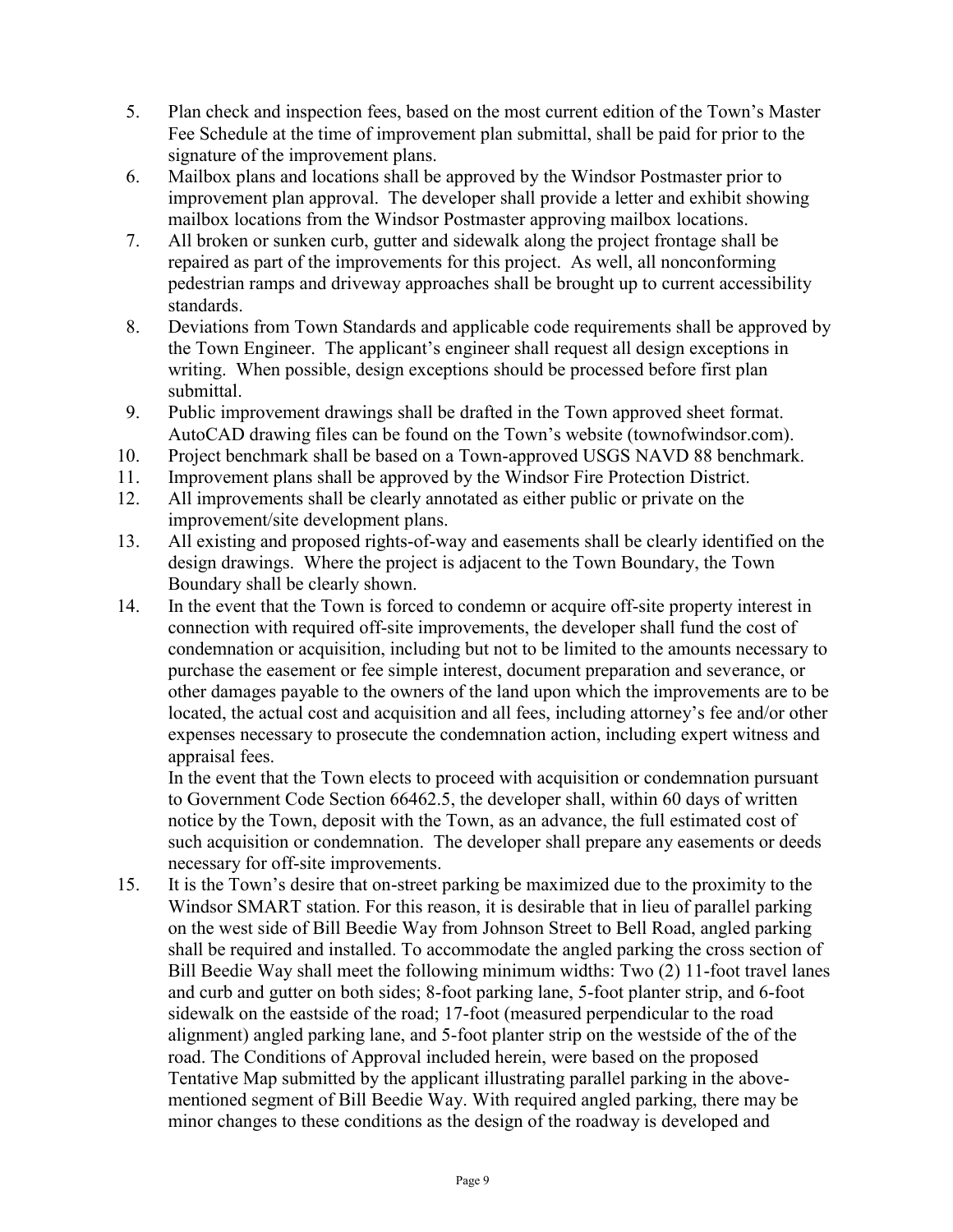refined. The Town Engineer shall have the discretion, with the concurrence of the Community Development Director, to make such minor changes and modifications to these Conditions of Approval as a result of the change from parallel to angled parking on Bill Beedie Way.

#### **Street Improvements:**

- 16. Improvement plans shall include the following utility, roadway, and traffic related improvements such as asphalt concrete pavement, signage, striping, concrete curb, gutter and sidewalk, landscape strips, areas with landscaping and irrigation, a pedestrian bridge and a reinforced concrete highway bridge. Improvements for the private streets, common driveways and public streets shall conform to the Complete Streets Design Guidelines and the Town's Design and Construction Standards. Said improvements shall include but shall not be limited to:
	- a. The structural section of all road improvements shall be designed using a soil investigation which provides the basement soils R-value and expansion pressure test results. If no R-value tests are supplied, roadway structural sections shall be designed using an R-value of 5.0. A copy of Geotechnical report and structural section calculations shall be submitted with the first improvement plan check.
	- b. Bell Road: The developer shall construct the new sections of Bell Road to accommodate two 11-foot wide travel lanes, two six-foot bike lanes, 8-foot wide parking stalls on both sides of the street in the areas shown on the tentative map, a minimum 5- foot wide landscape area with street trees in tree wells and an 8-foot wide sidewalk on the project side of the street southerly of the Bill Beddie Way/Bell Road intersection and an 8-foot wide sidewalk on both sides of the street northerly of the Bill Beedie Way/Bell Road intersection. The developer shall dedicate sufficient right-of-way to accommodate the required improvements and shall provide an additional 5 foot minimum PUE behind the right-of-way. The developer shall also reconstruct the existing portions of Bell Road from the northerly boundary of the Bell Manor Apartments (APN: 164-020-004) to the southerly limits of the existing Bell Road improvements and shall construct Bell Road as specified above from the southerly boundary of the Bell Manor Apartments to the southerly limits of the Bell Road/Grayson Way intersection.
	- c. The developer shall obtain the necessary 5-feet of additional right of way and a 5-foot public utility easement on the east side of Bell Road from the owners of the Bell Manor Apartments (APN 164-020-004). Should the developer not be able to acquire the necessary right of way and public utility easement, the Bell Road street section, as described in item (b.) above and shown on the approved tentative map, shall be shifted westerly into the project site. Appropriate transitions, meeting Town and Caltrans standards, shall be provided at the northerly conform locations to the existing Bell Road street improvements subject to review and approval by the Town Engineer. The applicant may propose alternative options to this Condition of Approval for consideration by the Town Engineer.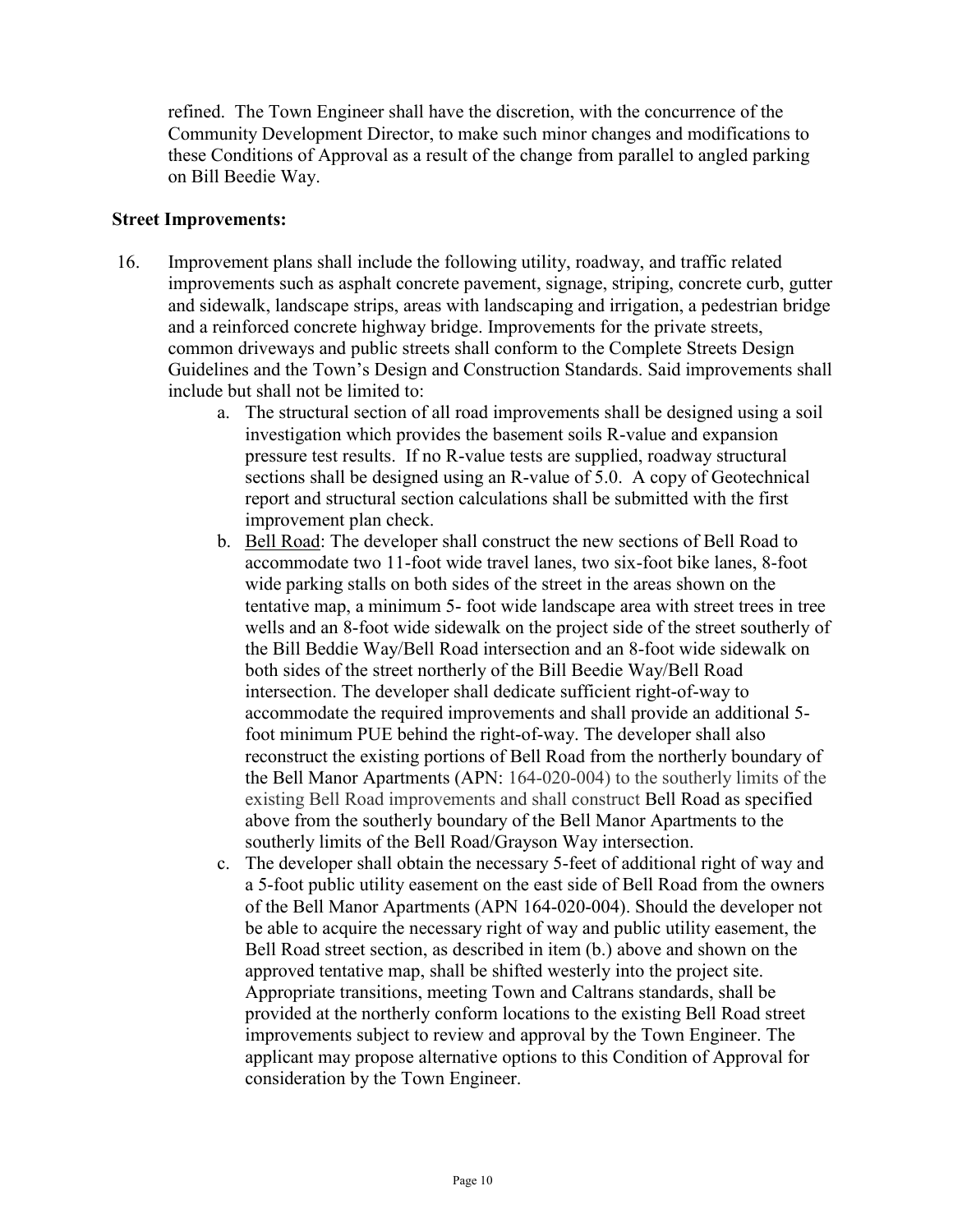- d. Public low impact development features, designed to capture public street storm water, shall be located in the Bell Road right-of-way and not in a landscape parcel.
- e. The Bell Road/Bill Beedie Way intersection shall be regulated by a stop sign on Bill Beedie Way and shall have a striped pedestrian crosswalk in Bell Road on the north side of the intersection. The Bill Beedie Way leg of the intersection shall have a minimum of 50-feet of center line strip meeting Town standards and thermoplastic stop bars at the crosswalk leg of the intersection. The pedestrian curb ramps shall be directional and shall meet current ADA requirements with and shall have flared wings.
- f. The Bell Road/Grayson Way intersection shall be regulated by stop signs on all legs of the intersection. Each leg of the intersection shall have a minimum of 50-feet of centerline strip meeting Town standards and thermoplastic stop bars. Striped pedestrian crosswalks shall be installed on the easterly and southerly leg of the intersection. The pedestrian curb ramps shall be directional and shall meet current ADA requirements with flared wings.
- g. As part of the Bell Road improvements, the developer shall install a reinforced concrete highway bridge across Windsor Creek. The bridge shall accommodate two 11-foot wide travel lanes, two 6- foot wide bike lanes and two 6.5-foot wide sidewalks including a concrete curb on each side of the bridge and the required impact barriers and bridge rails. The bridge, impact barriers, bridge rails and appurtenances shall be designed in accordance with the CalTrans bridge design standards and practice. The bridge shall be designed to clear span the creek. As part of the first submittal the developer shall submit sight line diagrams for the vehicular bridge from all approaches.
- h. Prior to beginning the Windsor Creek vehicular bridge design, the developer shall prepare an Advanced Planning Study for aesthetics of the reinforced concrete bridge for review, comment and approval by the Town Engineer. The study shall also include alternate bridge rail types for review. As a part of the Advanced Planning Study, the developer shall prepare for review, comment and approval of the Town Engineer, geometric layouts that show how the rail side path, bridge, creek side path, bike lanes and intersections will interface in a safe fashion.
- i. The developer shall install a 6-foot wide concrete pedestrian sidewalk on the west side of Bell Road from the north end of the vehicular bridge to the public trail crossing at Bell Road. The developer shall also install a pedestrian curb ramp on the west side of Bell Road and continue a 10-foot wide concrete sidewalk/trail at the proposed trail crossing up to the SMART right-of-way for future connection to the multi-use path (MUP). The developer shall also install a 6-foot wide public sidewalk on the west side of Bell Road from the south end of the vehicular bridge to the most southerly crosswalk at Grayson Way/Bell Road intersection including a directional pedestrian ramp.
- j. The developer shall install a striped crosswalk at the public creek trail crossing at Bell Road as directed by the Town Engineer.
- k. Bill Beedie Way: The developer shall construct Bill Beedie Way to accommodate two 11-foot travel lanes in areas where parking is proposed and two 12-foot travel lanes in areas where no parking is proposed, 8-foot wide parking stalls on both sides of the street to all extent possible, a 5- foot wide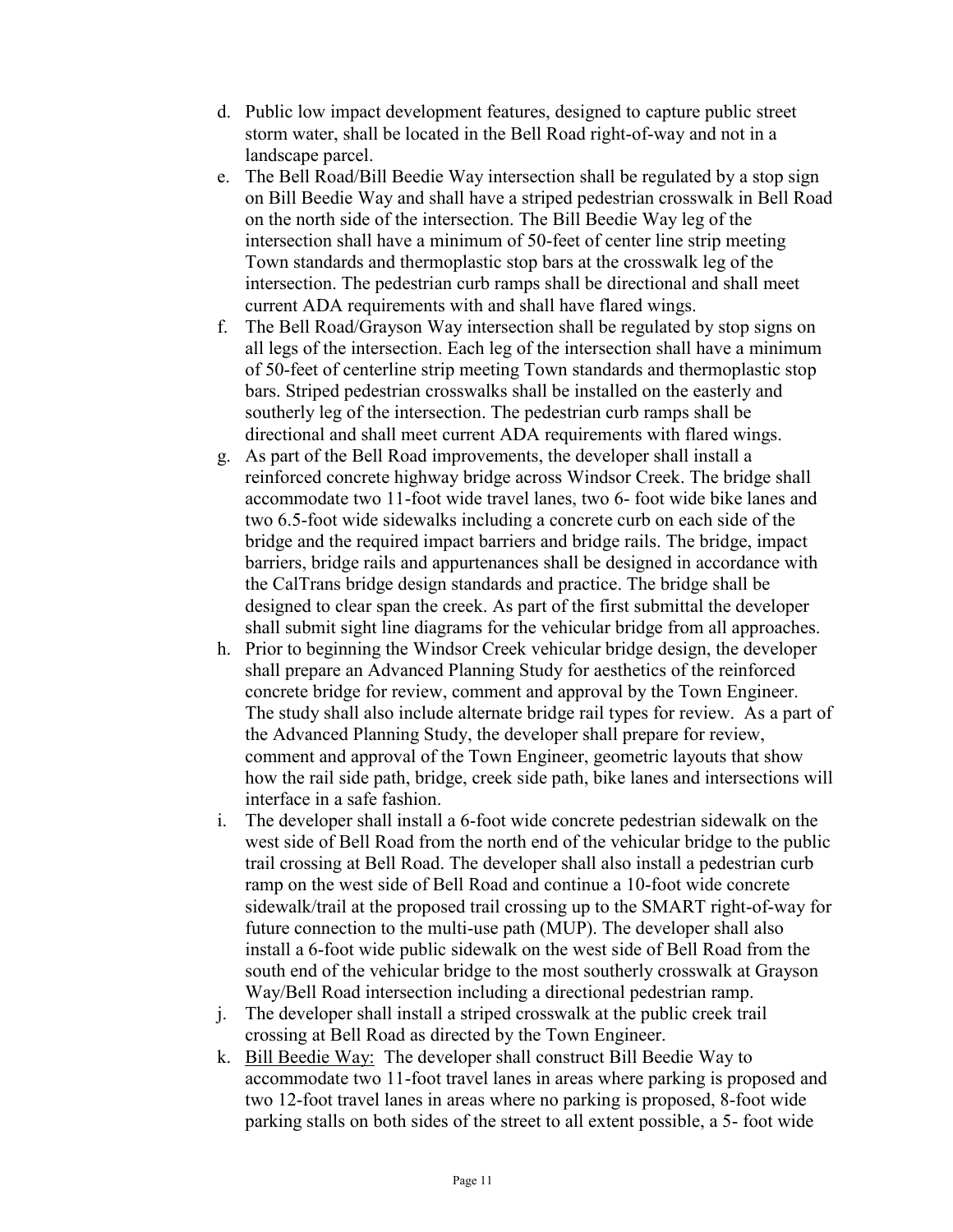landscape area with street trees and tree wells and a 6-foot wide sidewalk on the project side of the street. West curb face in Bill Beedie Way shall be located at 7-feet from the SMART right-of way, or 2-feet from the SMART right-of-way if street parking is angled. The developer shall construct Bill Beedie Way from the Bill Beedie Way/Bell Road intersection to the north side of the Bill Beedie Way/Johnson Street intersection as required by the Town Engineer. The Bill Beedie Way/Johnson Street intersection shall be designed meeting Town standards and as required by the Town Engineer. The intersection area shall be dug out, repaired and overlaid with AC pavement or, completely reconstructed, based on the results of field borings performed and paid for by the developer per limits of reconstruction established by the Town Engineer.

- l. Public low impact development features designed to capture public street storm water shall be located in the Bill Beedie Way right-of-way and not in a landscape parcel.
- m. The developer shall provide a stop sign, thermoplastic stop bar and legend on the Johnson Street leg of the Bill Beedie Way and Johnson Street intersection.
- n. Prior to the first improvement plan submittal, the design engineer shall submit a preliminary geometric design of the Bill Beedie Way/Johnson Street intersection to the Town Engineer for review and approval. The preliminary geometric layout shall also include the required site line evaluations. The developer will need to consider using a larger centerline radius in Johnson Street to soften the curve and to shift the intersection southerly to all extent possible.
- 17. Private streets shall be constructed meeting Town standards and shall be designed as required by the Town Engineer, shall be marked private, shall be constructed to the dimensions shown on the approved tentative map and subject to the approval of the Windsor Fire Protection District.
- 18. Common drive isles shall be constructed to the dimensions shown on the approved tentative map and the requirements of the same as above Windsor Fire Protection District.
- 19. Trash enclosures shall be covered in accordance with Town requirements. It is recommended that any drainage from the trash collection area shall be contained within the enclosure and drained to the sewer system. The enclosure slab shall be designed and constructed so that tributary surface drainage does not enter the enclosure.
- 20. The developer shall install a minimum 10-foot wide prefabricated pedestrian bridge across Windsor Creek at the northeasterly portion of the site. The bridge shall be designed to clear span Windsor Creek such that no portion of the bridge structure will impede flow in the creek. Nor shall the pedestrian bridge raise the creek's Town approved 100-year hydraulic gradeline. Prior to beginning the pedestrian bridge design, the developer shall prepare and submit an Advanced Planning Study of alternate bridge concept designs for review, comment and approval by the Town Engineer. These may be in the form of catalog cuts for prefabricated bridges. Preliminary layout plans shall also be provided showing the new bridge alignment, creek side path, sidewalks and a school drop-off area at the intersection of Private Road B&C subject to review and approval by the Windsor Unified School District, the Windsor Police Department, the Windsor Fire Protection District, the Town Engineer and the Community Development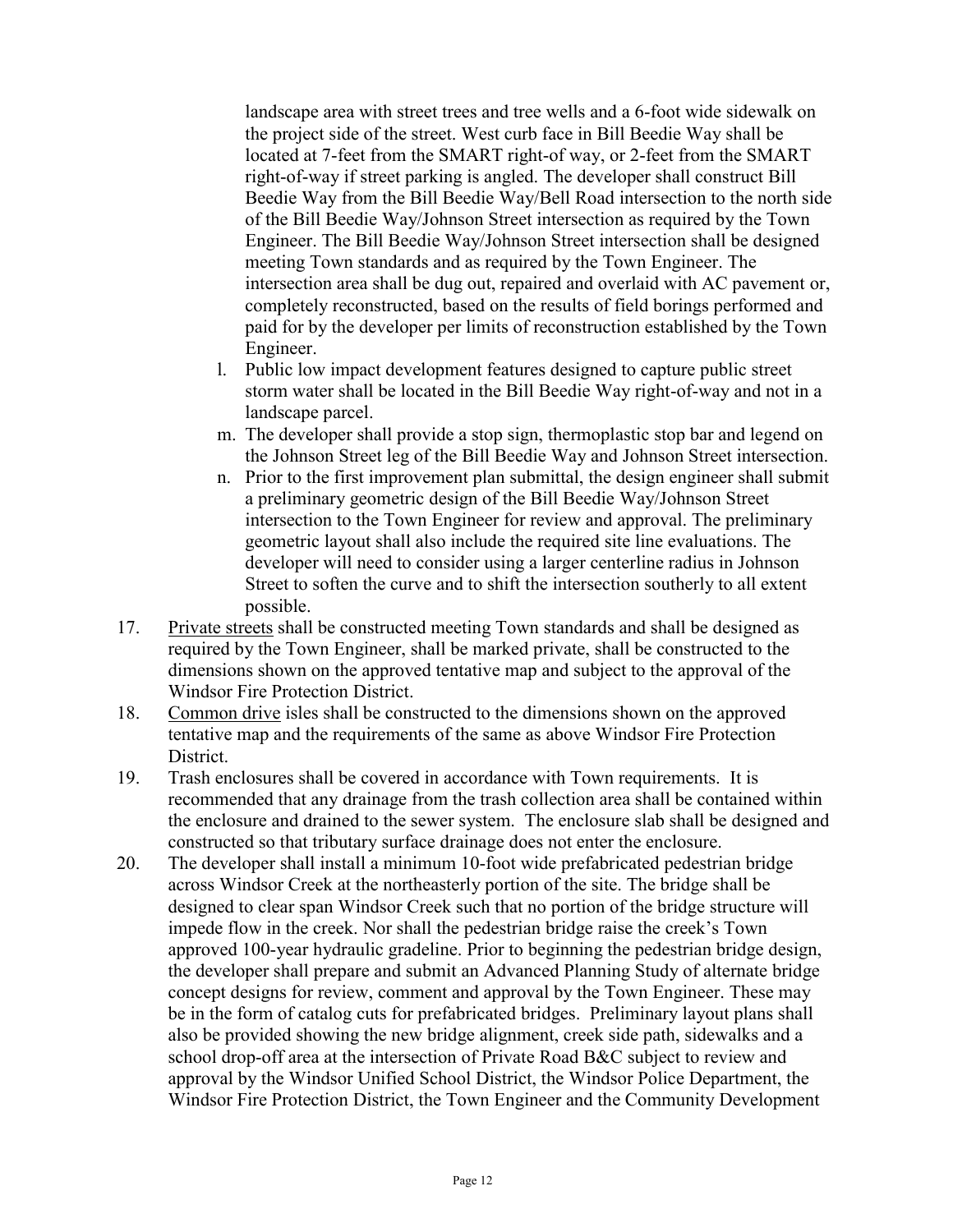Director. Lighting shall also be provided for pedestrian safety to the satisfaction of the Community Development Director and Town Engineer.

- 21. The pedestrian bridge shall be aligned to connect to the school district property (APN: 164-020-040) near the northwesterly portion of the school district parcel and the northeasterly portion of the project site. Any and all work proposed on the school district property shall be approved by the school district in writing prior to Town Engineer approval of the improvement plans. The developer shall secure fully executed easements from the school district necessary for the bridge, bridge landings and public pedestrian trail prior to Town Engineer approval of the improvement plans. The developer shall bear all costs associated with the easement document preparation, document review and recordation.
- 22. The developer shall provide an updated geotechnical report that provides conclusions and recommendations regarding the design and construction of the bridge foundations, including pile foundations, for both the vehicular bridge at Bell Road and pedestrian bridge across Windsor Creek. The report shall also assess the erosion potential of the creek bed to address the scour potential at the bridge locations. Soil samples shall be tested by an accredited lab for their corrosion potential. The investigation and report shall be prepared in general conformance with current Caltrans standards and procedures.
- 23. Sidewalk widening shall be provided to allow a clear 6-foot walkway at all locations, including areas where mailboxes, street furniture, streetlights, street signs and fire hydrants are to be installed or, as otherwise directed by the Town Engineer.
- 24. Any existing curb and gutter that is removed and replaced with new curb and gutter shall be reconstructed meeting Town standards.
- 25. Americans with Disabilities Act (ADA) compliant pedestrian curb ramps shall be provided at all intersections where sidewalks and/or crosswalks are proposed. The ramps shall conform to current ADA standards.
- 26. The Engineer of Record shall provide exhibits demonstrating that the private streets and common driveways meet fire and refuse hauling truck turning requirements with the first improvement plan submittal. Any locations found to not be acceptable by the Town Engineer/Windsor Fire Protection District or the refuse hauler shall be revised to meet the requirements of the Town Engineer/Fire District & refuse hauler.
- 27. The applicant's design engineer shall coordinate the roadway improvement design with Sonoma County Transit regarding the need for and design of bus/transit facilities to serve this project.

## **Street Lighting, Signing, and Striping:**

28. Striping, pavement markings and traffic signage shall be provided on all streets as necessary and as required by the Town Engineer. Signage restricting parking and red painted curbing shall be installed where appropriate. Speed limit signs shall be installed at locations determined by the Town Engineer. Onsite fire lane signing, curb painting and legends shall conform to the requirements of the California Vehicle Code and the Windsor Fire Protection District. Twenty-five miles per hour speed limit signs shall be installed within the subdivision at locations determined by the Town Engineer. Existing striping, signage and lighting disturbed or damaged during construction of the project shall be replaced to the satisfaction of the Town Engineer.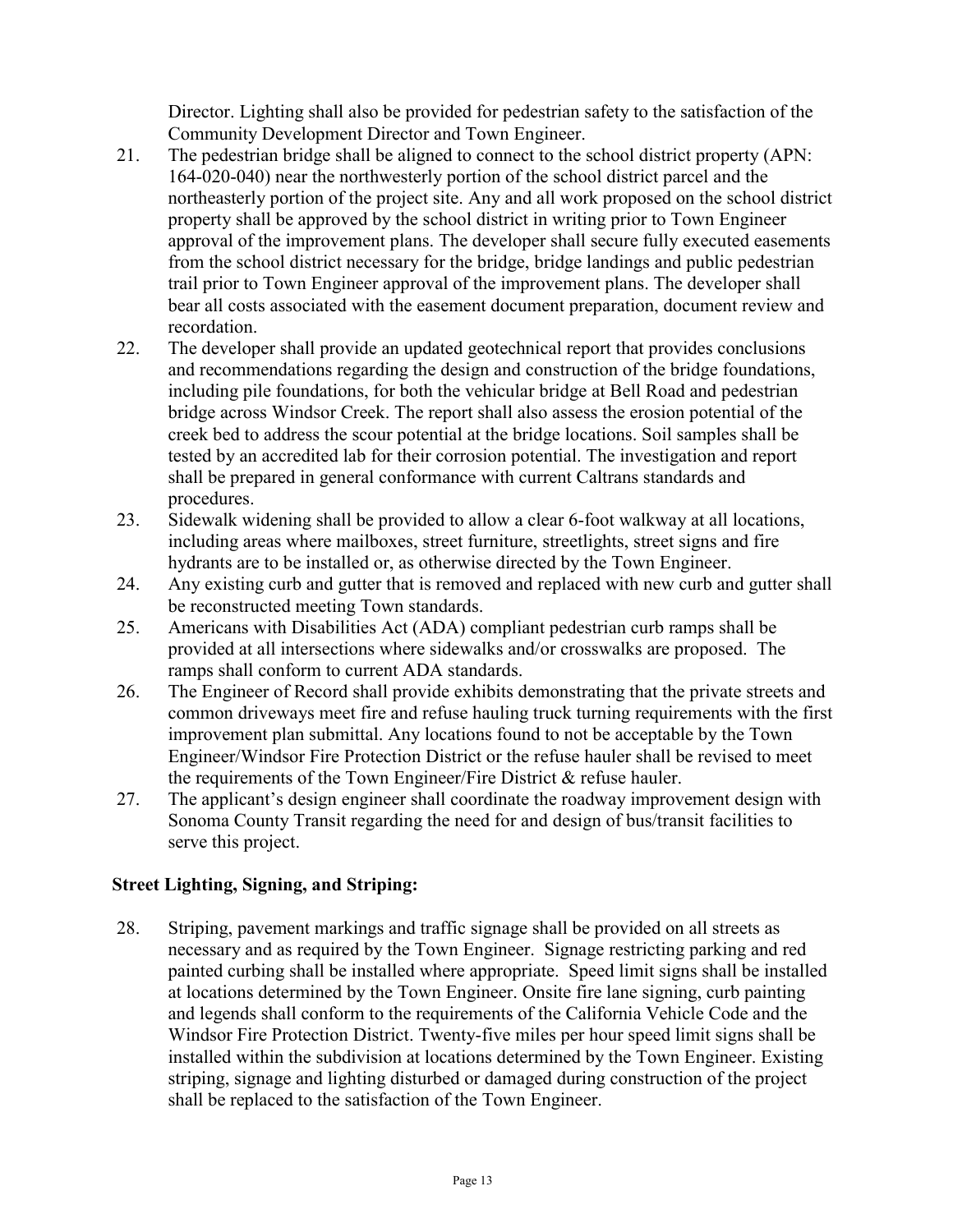- 29. Street lights used to illuminate public intersections and crosswalks shall be Decorative LED Pendant lights installed in accordance with Town Standard 220. All other street lights used to illuminate the public right of way shall be Decorative LED lights installed in accordance with Town Standard 219. Public streets shall meet Town illumination requirements as approved by the Town Engineer.
- 30. The improvement plan submittal for Bell Road shall include a photometric design analysis. Illumination within the street portion of Bell Road shall maintain an average illumination of 1.6 foot-candles and a minimum of 1.1 foot-candles. Illumination within the street portion of Bill Beedie Way shall maintain an average illumination of 0.9 footcandles and minimum of 0.6 foot-candles. Within intersections and pedestrian crossings, a minimum of 2.6 foot-candles shall be maintained. At pedestrian sidewalks and parking bays an average illumination of 1.2 foot-candles and a minimum illumination of 0.8 foot-candles shall be maintained. Modifications to the illumination requirements established above will need to be submitted as a Design Exception in writing to the Town Engineer for review and approval.
- 31. Onsite lighting shall conform to the requirements of the Town Zoning Code and Planning Department requirements.
- 32. Signage restricting parking and red painted curbing shall be installed where required by the Town Engineer.

## **Grading Improvements:**

- 33. A site-grading plan prepared by a Civil Engineer registered in the State of California shall be included as part of the required improvement drawings. Lots shall be generally designed to drain to the public or private streets, unless otherwise approved in the interest of tree preservation or other unusual circumstances.
- 34. Creek setback lines shall be established in accordance with standard SCWA criteria (30 feet from top of bank, or 2.5:1 plus 30 feet from toe of bank, whichever is greater). The developer shall provide a plan and creek cross-sections with the first submittal of the improvement plans that shows how the creek setback line was established.
- 35. The applicant shall submit to the Town for review and approval a detailed Geotechnical Report prepared by a Civil Engineer registered in the State of California and qualified to perform geotechnical evaluations. The grading plan shall incorporate the recommendations of the approved Geotechnical Report.
- 36. All existing wells, septic tanks and/or underground fuel storage tanks shall be permanently destroyed under permit and inspection by the Sonoma County Permit and Resource Management Department, Well and Septic Division and/or Sonoma County Environmental Health or other designated agency. If there are none, the project engineer shall provide a letter describing the scope of the search done to make this determination.
- 37. All existing structures shall be demolished in accordance with the requirements of a demolition permit, which shall be obtained from the Town Building Department before a grading permit will be issued.
- 38. Where soil or geologic conditions encountered during grading operations that are different from those anticipated in the Geotechnical Report, or where such conditions warrant changes to the recommendations contained in the original soil investigation, a revised soil or geologic report shall be submitted for approval by the Town Engineer. It shall be accompanied by an engineering and geological opinion as to the safety of the site from hazards of land slippage, erosion, settlement, and seismic activity.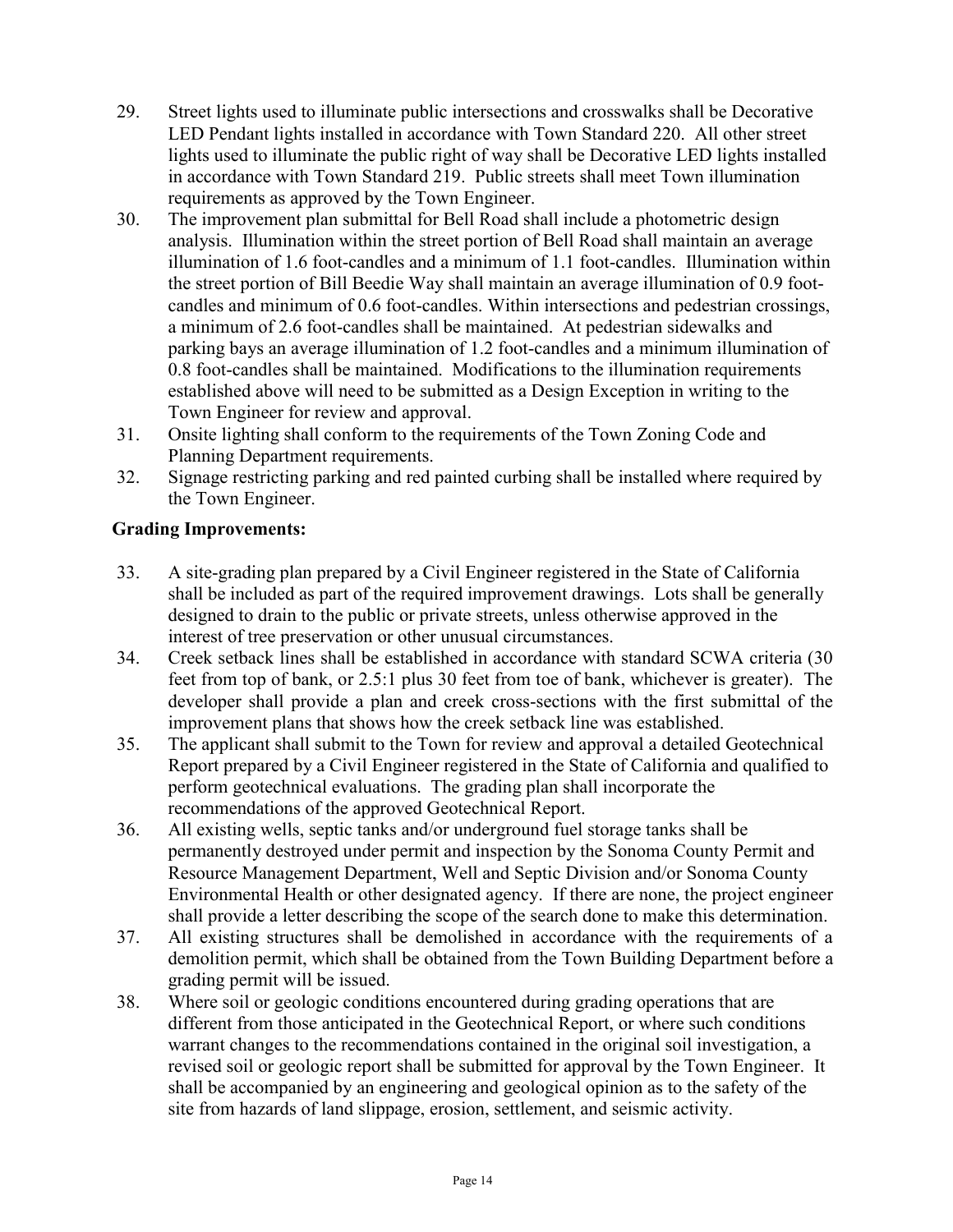- 39. The grading plan shall clearly show all existing survey monuments and property corners and shall state that they shall be protected and preserved.
- 40. Improvements plans shall include an erosion control (winterization) plan. The plan must include an order of work and staging/scheduling component indicating when facilities must be installed and when they may be removed.

#### **Tree Preservation:**

41. Tree preservation requirements shall be shown on the grading plan or a separate tree preservation plan and shall be subject to approval by the Town Engineer and Community Development Director. Tree preservation plan requirements shall conform to the Town's Tree Preservation Ordinance in effect at that time.

#### **Drainage Improvements:**

- 42. All project-related flooding impacts shall be mitigated by the project developer. Project flood control and drainage design and construction shall meet all requirements of the Sonoma County Water Agency Flood Control Design Criteria or, the most recent manual in effect at the time of improvement plan design, the Town of Windsor Design and Construction Standards, and these conditions. Flood control and drainage improvements shall be designed by a Civil Engineer, registered in the State of California, to the satisfaction of the Town Engineer. Public and private flood control and drainage improvements shall be shown on the improvement plans and shall be approved by both Sonoma County Water Agency and the Town Engineer.
- 43. In addition to any other provisions or requirements, and notwithstanding any conflicting conditions or requirements, project design and construction shall:
	- a. Result in a no net increase in any above-ground water surface elevation adjacent to or at any point downstream or upstream of the project site between predevelopment conditions and post-development conditions for any storm event with a recurrence interval of 100 years or less. For purposes of this evaluation, pre-development conditions shall mean those hydrological and hydraulic conditions existing on the project site per the Town's Storm Water Master Plan Phase I, dated September 2017; post-development conditions shall mean those hydrologic and hydraulic conditions existing on the project site upon completion of construction and occupancy of the project in its entirety.
	- b. Provide adequate underground storm drain capacity across the project site to accommodate 10-year flows under conditions of full development of the project site and all upstream areas draining to the project site in accordance with the most recent adoption of the Town of Windsor General Plan.
	- c. Provide adequate underground and overland flow capacity across the project site to accommodate 100-year flows under conditions of full development of the project site and all upstream areas draining to the project site in accordance with the most recent adoption of the Town of Windsor General Plan, without flooding of structures or unacceptable flooding or damage to other facilities, as determined by the Town Engineer. All finished floor elevations of structures shall be a minimum of one foot above the 100-year water surface elevation so determined, excepting only garage floors provided that garages shall be of floodproof construction to a minimum of one foot above said water surface elevation.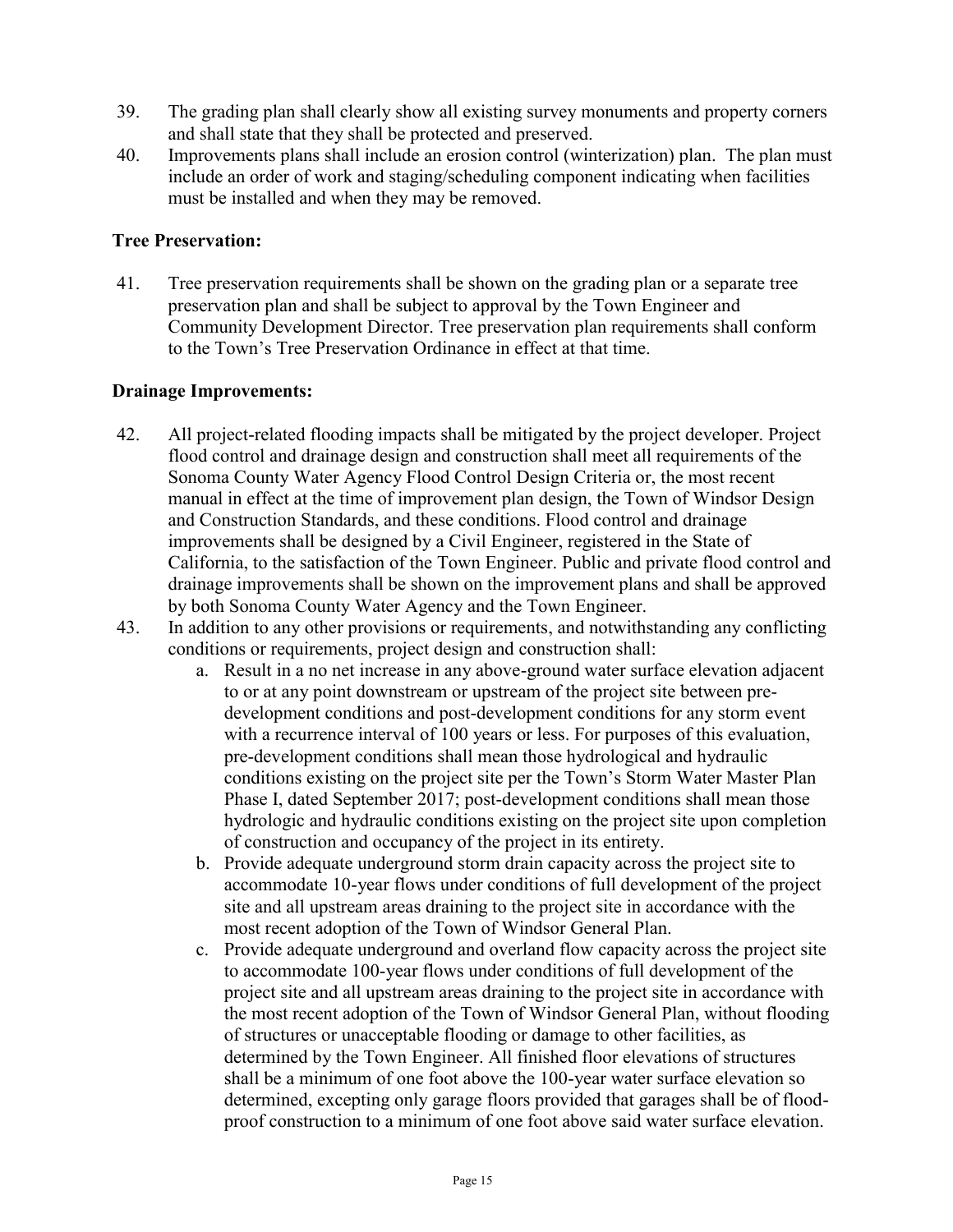The developer shall provide such analyses and calculations as determined by the Town Engineer necessary to demonstrate compliance with these conditions, said analyses and calculations to be subject to the approval of the Town Engineer. The project shall include such drainage improvements, including but not limited to storm drains, detention facilities, and unobstructed overland relief paths, as are required to satisfy these conditions.

- 44. No lot to lot drainage is allowed. No concentrated drainage may discharge across sidewalks. All site drains must be connected to the public storm drain system or, discharged through the face of curb or to an established waterway.
- 45. The drainage in Bell Road, Bill Beedie Way and the Bill Beedie Way/Johnson Street intersection shall be collected in a public storm drain system, meeting Town standards, and discharged into Windsor Creek downstream of the proposed vehicular bridge. No drainage shall be allowed to drain into the SMART right-of-way. The design engineer shall coordinate all storm drain outfalls with the governing resource agencies and shall obtain written approval for the new outfall(s) prior to the approval of the improvement plans by the Town Engineer.
- 46. Plans and certifications shall demonstrate compliance of all improvements, including building finished floor elevations, with the Town's Floodplain Ordinance, to the satisfaction of the Building Official and Town Engineer. The Engineer of Record shall provide a stamped and wet signed letter indicating the project meets the requirements of the Ordinance before plan approval. Building finished floor elevations shall be constructed at a minimum of 1 foot above the 100-year floodplain as approved by the Town and certified by the engineer of record.
- 47. The developer shall provide safety fencing as required by the Town Engineer to secure the existing inlet structure for the dual 72-inch creek bypass conduits located in Windsor Creek.
- 48. The developer shall construct a creek side path along the westerly side of Windsor Creek from Bell Road to the Windsor Unified School District parcel. The path shall be construed to a width of 10-feet of asphalt pavement with 2-foot wide aggregate base on both sides. The developer shall install longitudinal drainage facilities as necessary to assure that concentrated drainage does not flow across the path.

## **Utility Improvements:**

- 49. All existing overhead utilities (of 26,000 volts or less) and proposed utilities, both onsite and along project frontages contiguous to the site, shall be placed underground. This includes the existing distribution lines located with transmission lines along the rail corridor. This does not include surface mounted transformers, pedestal mounted terminal boxes and meter cabinets.
- 50. Final joint trench plans shall be provided by the owner/developer to the Town Engineer for review and approval prior to issuance of encroachment. Any conflicts with existing utilities and trees shall be resolved prior to permit issuance.
- 51. The existing spur line, which runs from the site to the SMART rail tracks, shall be completely removed up to and including the switch. All work within the SMART rightof-way requires approval of SMART. Proof of an encroachment permit from SMART will be required prior to issuance of a grading permit. This condition of approval shall be waived if it is confirmed that SMART will be removing the spur line and switch with their own forces as part of the extension to the north.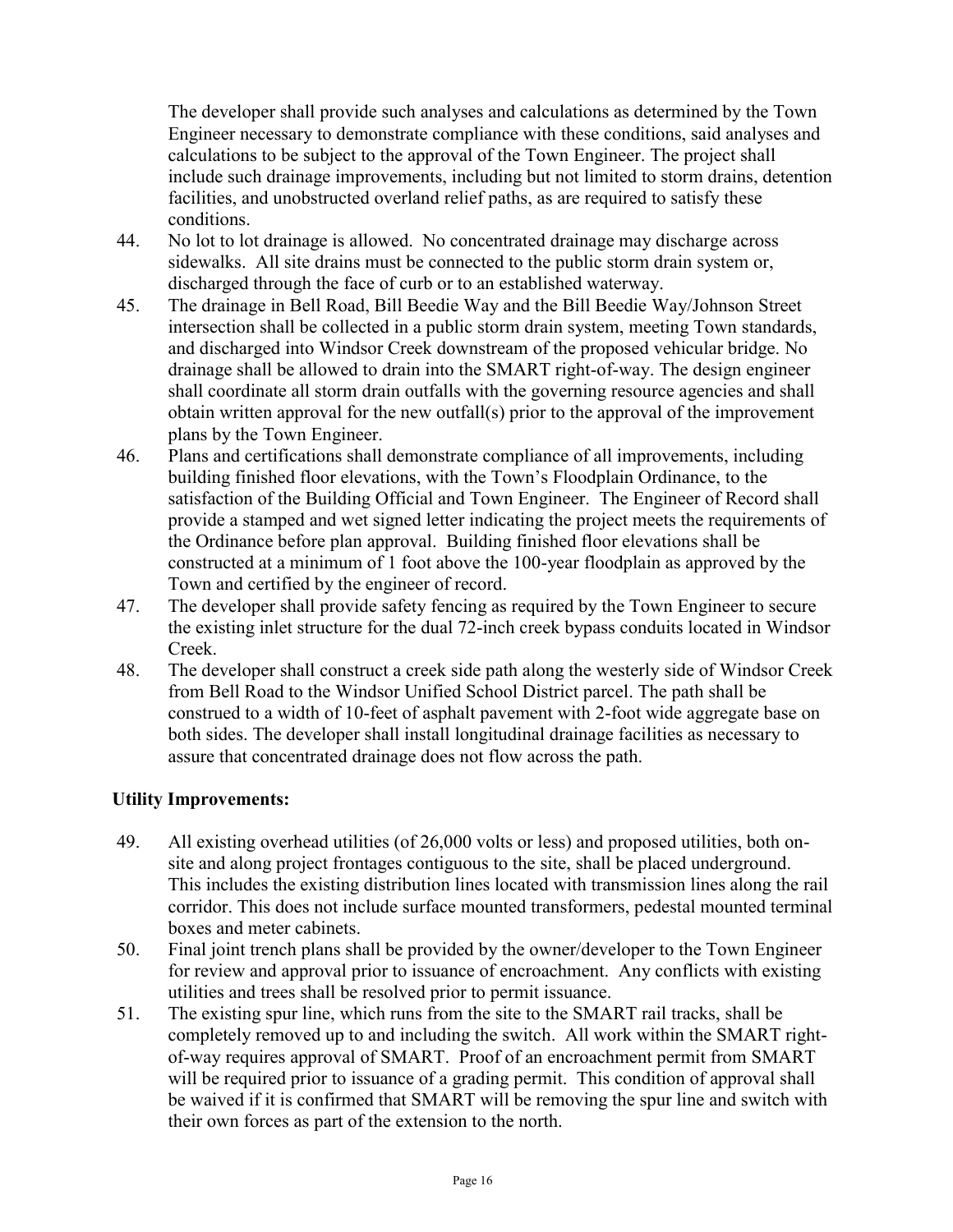#### **Sanitary Sewer, Water and Recycled Water Improvements:**

- 52. Sewer grades must be designed such that ultimate finished floors are more than 12 inches above upstream manhole rim elevation. Inadequate elevation differentials or grade on private sewer mains and laterals, as determined by the Town Engineer, must be mitigated by raising finished floor elevation(s), installing privately owned and operated sanitary sewer lift station(s) with grinder/ejector pump(s) on site, or installing a sewer backwater check valve in the building sewer line at a location approved by the Town Engineer.
- 53. The existing sanitary sewer lateral at the southwesterly corner of the Bell Manor Apartments (APN: 164-020-004) shall be re-routed entirely onto Bell Manor Apartment property and connected to the proposed public sanitary sewer in Bell Road unless directed otherwise by the Town Engineer. The developer shall be responsible for obtaining a right-of-entry letter from the owners of the Bell Manor Apartment property and shall submit written proof to the Town Engineer prior to Town Engineer approval of the improvement plans.
- 54. All private storm drain, potable water, fire service, sanitary sewer and recycled water mains, laterals, and appurtenances, must be located within the private property and clearly identified as private on the design drawings. All private utilities serving multiple parcels, shall be located in a private easement, shall be privately owned and privately maintained. Upon conversion to condominiums, the developer shall provide for maintenance of all shared private utilities in the CC&R's, subject to review and approval by the Town Engineer, Community Development Director and Town Attorney. The developer shall pay all costs associated with preparation and review of the documents.
- 55. All public water, recycled water, sewer mains shall be located in public right-of -way or a public easement offered to the Town of Windsor and Windsor Water District, including the water, recycled water and sewer mains in the private streets. Any and all rights-of-way, or if unavoidable, easement dedications shall be made by the property owner to the Town of Windsor and Windsor Water District at the property owner's expense prior to recordation of the final map.
- 56. Prior to TE approval signature of improvement plans or, recordation of the final map, whichever occurs first, the property owner/developer shall enter into a maintenance agreement for the maintenance of public utilities located in private streets, common driveways and private common area parcels. Said agreement shall be subject to review and approval by the Town Attorney and Town Engineer. The developer shall pay all costs associated with preparation and review of the agreement. The agreement shall be recorded in the Sonoma County Recorder's Office and shall run with the land.
- 57. All utilities proposed to cross Windsor Creek shall be located in a transfer casing for the length of the crossing as required by the Town Engineer. No utilities shall be allowed to cross under the bridge abutments.
- 58. As part of the first improvement plan submittal the developer shall include a sewer profile for the proposed sewer in Bell Road based on recent survey data. Should the proposed new sanitary sewer not be able to tie into the existing 48" trunk main due to unforeseen conditions, the developer shall provide a sewer study of localized and downstream sanitary sewer capacities to determine the systems adequacy to handle the project's loading. The loading from existing and foreseeable future development within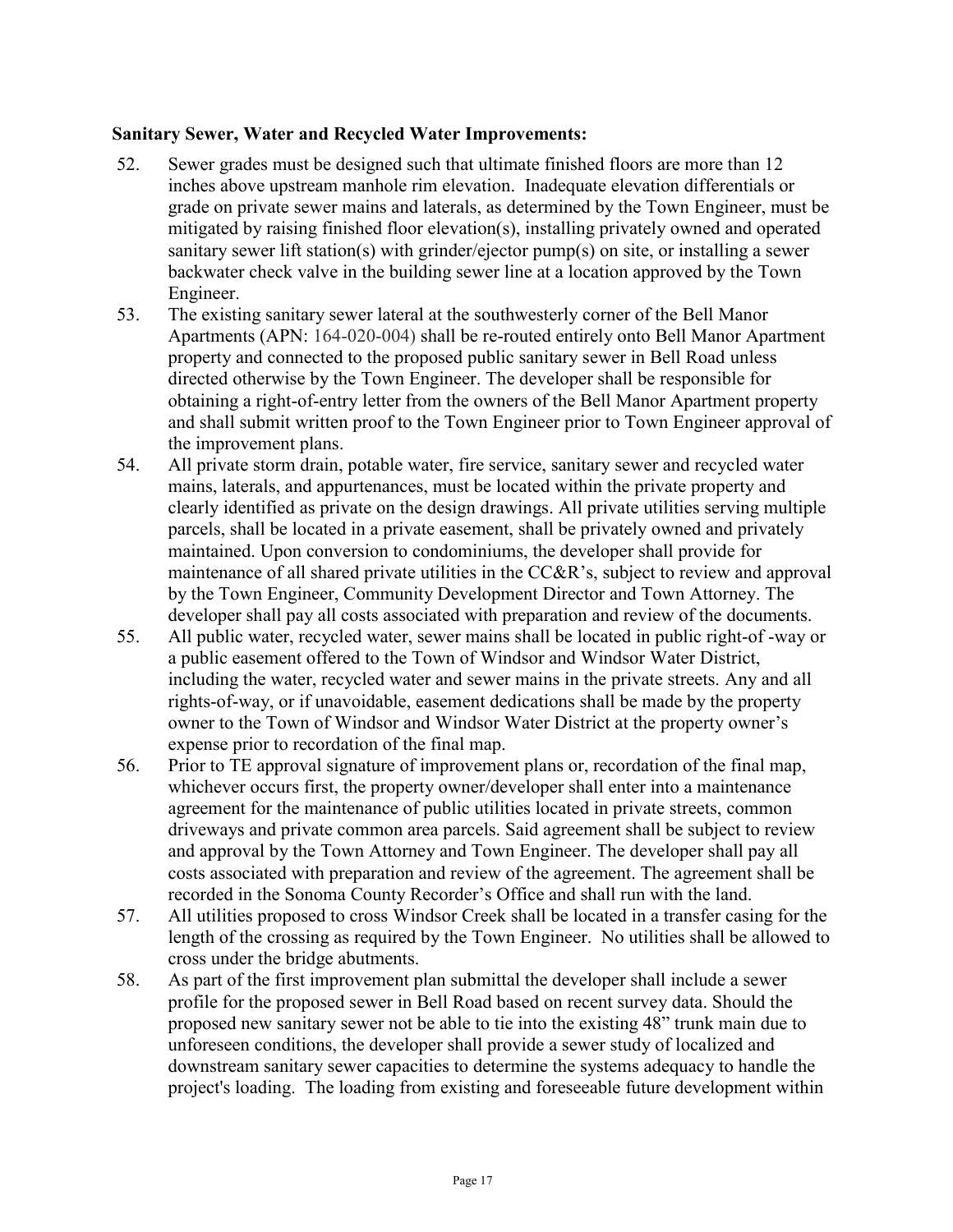the local sewer drainage area shall also be included in the study. Existing sewer mains, which are inadequately sized, shall be replaced at the developer's expense.

- 59. All existing underground utilities through the site shall be completely removed unless slated to remain in service, or as otherwise directed by the Town Engineer. In the interest of tree preservation, existing utilities within tree protection zones may be abandoned in place within the limits of the tree protection zone meeting Town standards.
- 60. The developer shall install public recycled water mains from it offsite source in Windsor Road by extending a 12-inch recycled water main to the project site via Duncan Drive including a jack-and-bore beneath the Smart railroad right of way. The developer shall extend the 12-inch recycled water line to Bell Road then northerly to the northerly project limits. The developer shall install a 6-inch recycled water line in Bill Beedie Way and the southern section of Bell Road from the Bill Beedie Way/Johnson Street intersection to the Grayson Way/Bell Road intersection. The developer shall also install a 6-inch recycled water main loop in Private Road A, B & C and shall provide two 6 inch stubs up to the Windsor Unified School District (WUSD) property on the north and south side of the WUSD parcel. All recycled water main design and construction shall meet Town standards and the requirements of the Town's Urban Recycled Water Facilities Planning Study prepared by West Yost Associates, dated May, 2013. The two recycled water stubs to the WUSD property shall be located in areas approved by the Town Engineer and that will not require a creek crossing.
- 61. All landscaping, private and public, must be irrigated with Town of Windsor recycled water unless otherwise directed by the Town Engineer. The property owner must enter into and abide by all the terms of a Recycled Water User's Agreement with the Town of Windsor. This Agreement must be signed by the property owner prior to approval of the improvement plans, issuance of a building permit, issuance of an encroachment permit or connection to the Town's recycled water system, or as otherwise directed by the Town Engineer.
- 62. All recycled water mains, service laterals, plumbing, valves, pipes, appurtenances, irrigation parts, vaults and boxes must be purple. Recycled water notification signs shall be installed as directed by the Town Engineer. Recycled water spray, mists and ponding must not be present in any designated eating area.
- 63. Recycled water/potable water dual plumbing design and layout, construction-installation and final inspection review for individual lots or grouping of lots must be performed by an AWWA certified Cross Connection Specialist at the Property Owner's expense. All deficiencies sited by the Cross Connection Specialist must be corrected by the property owner. Written reports of the Cross Connection Specialist's finding must be submitted to and approved by the Public Works Director prior to acceptance.
- 64. A 12-inch high pressure gas transmission main and other underground facilities are located along the railroad right-of-way with other underground facilities located in other areas of the site. These facilities shall be physically located, both horizontally and vertically, and shall be shown on the improvement plans in accordance with State law. The utility companies owning the existing utilities and easements shall approve the improvement plans in writing prior to signature of the improvement plans by the Town Engineer.
- 65. The developer shall enter into an agreement to purchase the existing Windsor Water District (WWD) well parcel (APN:164-020-007). The developer shall pay all costs associated with the purchase of the well parcel, including but not limited to, parcel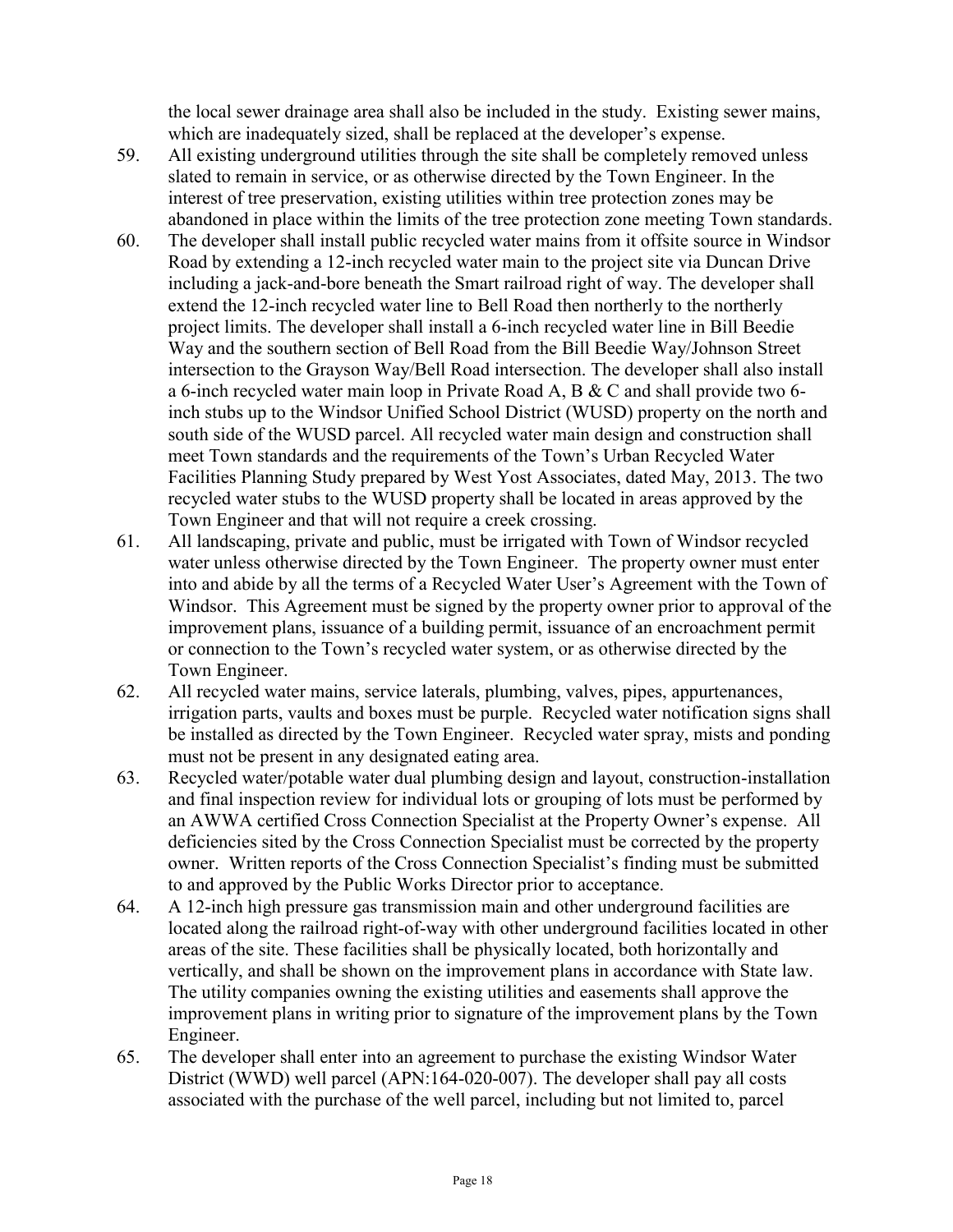appraisal, grant deed document preparation & review, Town Attorney costs, escrow and recordation costs

- 66. Each residential unit shall also be individually metered by privately owned and maintained water meters, in accordance with State regulatory requirements and shall be managed by the management company of the apartment complex or, the project HOA once condominium plans are filed with the State.
- 67. The common area commercial facility (recreation facility) shall be required to install a grease interceptor, meeting Town standards, if a common area kitchen is proposed for the facility.

## **Storm Water Quality Improvements:**

- 68. All design and construction shall meet the requirements of the most recent editions of Town of Windsor, Phase I Ms4 permit and the City of Santa Rosa Low Impact Development Technical Design Manual. Prior to approval of the improvement plans, the applicant shall submit a Final Storm Water Low Impact Development Plan (FSWLID) subject to review and approval by the Town Engineer. The plan shall include post-construction storm water treatment and peak reduction measures and shall address maintenance of private and/or public storm water facilities. The FSWLID shall be approved by the Town Engineer prior to signature of the improvement plans or, as otherwise directed by the Town Engineer.
- 69. Private storm water quality improvements shall be privately owned and privately maintained.
- 70. The developer/property owner shall execute an agreement to annex into the Town's 1982 Act Benefit Assessment District for maintenance of all public storm water quality features and for maintenance of the Windsor Creek Parcel. The owner/developer shall pay all fees associated with setting up a new zone. Annexation shall occur prior to, or contemporaneously with, Final Map recordation.
- 71. Prior to recordation of the final map the owner/developer shall enter into a Declaration of Covenants Regarding Maintenance of Storm Water Best Management Practices (BMP) Facilities. The declaration shall be recorded with the Sonoma County Recorder's Office and shall run with the land.
- 72. An LID Certification will be required from the Design/Project Engineer, who shall complete a final inspection and certification that all BMPs will function per the intent of the approved design. A copy of the certification shall be provided to the Town of Windsor prior to the issuance of the first certificate of occupancy.

# **WELO, Landscaping & Irrigation:**

- 73. Street trees, irrigation, and landscaping along the project frontage within the public right-of-way or, along the private streets & common driveways shall be owned and maintained by property owner.
- 74. Chases shall be installed to all parkway strips and tree wells to allow for the installation of irrigation lines. Chase sizes shall be determined by the Landscape Architect.
- 75. Landscaping and irrigation shall meet the requirements of the Town's Water Efficient Landscape Ordinance (Ordinance No. 2015-73) as detailed in Section 12-3-900 of the Town's municipal code. WELO calculations shall be submitted using the commercial project specifications of the Town's MS Excel based WELO calculator found online at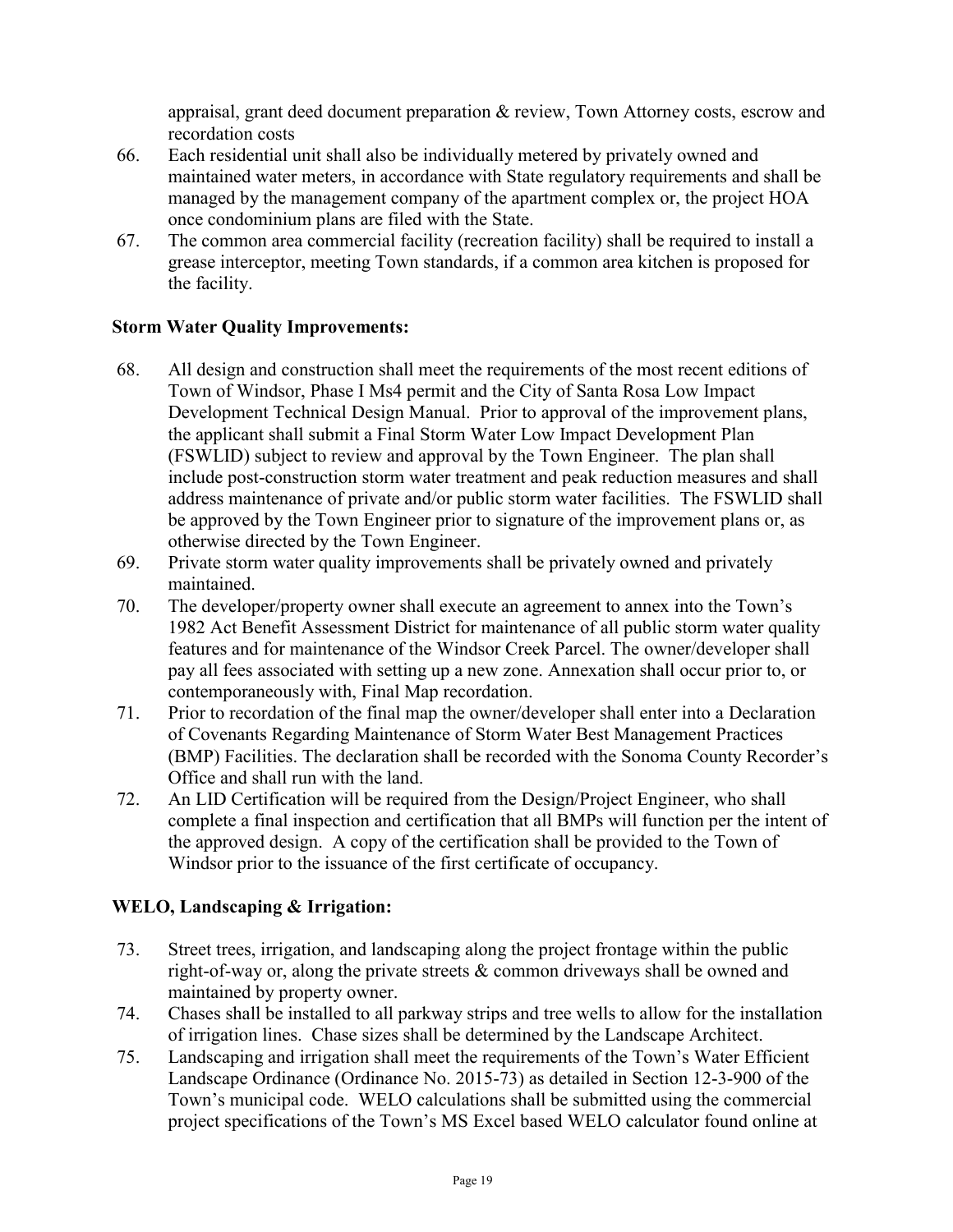**<http://www.townofwindsor.com/documentcenter/view/14426>** , which utilizes Windsor specific parameters for evapotranspiration and rainfall. The WELO calculations, along with a landscape design plan, a completed hydrozone table, and an irrigation design plan shall be submitted for review and approval by the Town Engineer prior to improvement plan approval.

## **Permit Requirements:**

- 76. Provide written evidence that a Notice of Intent has been submitted and received by the Water Resources Control Board for a Construction General Permit and that a WDID number has been issued by the State. Two copies of the project Storm Water Pollution Prevention Plan (SWPPP) shall be provided to the Town for review and approval by the Town Engineer, prior to issuance of a Town grading permit or building permit, whichever occurs first.
- 77. Prior to issuance of a Town grading permit, building permit or Town Engineer approval of the improvement plans, whichever occurs first, the developer/property owner shall obtain all necessary permits from SMART and incorporate the conditions of approval of the SMART permit(s) into the improvement plans as applicable. All work within the SMART right-of-way shall be approved in writing by SMART and written approval shall be provided to the Town Engineer prior to signature of improvement plans. No work shall occur in the SMART right of way without an encroachment permit from SMART.
- 78. Prior to issuance of a Town grading permit, building permit or Town Engineer approval of the improvement plans, whichever occurs first, the developer/property owner shall obtain all necessary permits from the North Coast Regional Water Quality Control Board (Board) and incorporate the conditions of the Board permit into the improvement plans as applicable. The property owner/developer shall submit a copy of the Board permit and conditions to the Town Engineer prior to Town Engineer approval of improvements plans.
- 79. Prior to issuance of a Town grading permit, building permit or Town Engineer approval of the improvement plans, whichever occurs first, the developer/property owner shall obtain all necessary permit(s) from the Army Corp of Engineers (Corp) and incorporate the conditions of the Corp permit(s) into the improvement plans as applicable. The property owner/developer shall submit a copy of the Corp permit and conditions to the Town Engineer prior to Town Engineer approval of improvements plans. .
- 80. Prior to issuance of a Town building permit(s), Town Engineer approval of the improvement plans, whichever occurs first, the developer/property owner shall obtain all necessary permit(s) from the California Fish and Wildlife Department (CFWD) and incorporate the conditions of the CFWD permit(s) into the improvement plans as applicable. The property owner/developer shall submit a copy of the CFWD permit and conditions to the Town Engineer prior to Town Engineer approval of improvements plans.

## **Rights-of-Way & Easements:**

81. All existing and proposed rights-of-way and roadway and utility easements shall be clearly identified on the design drawings.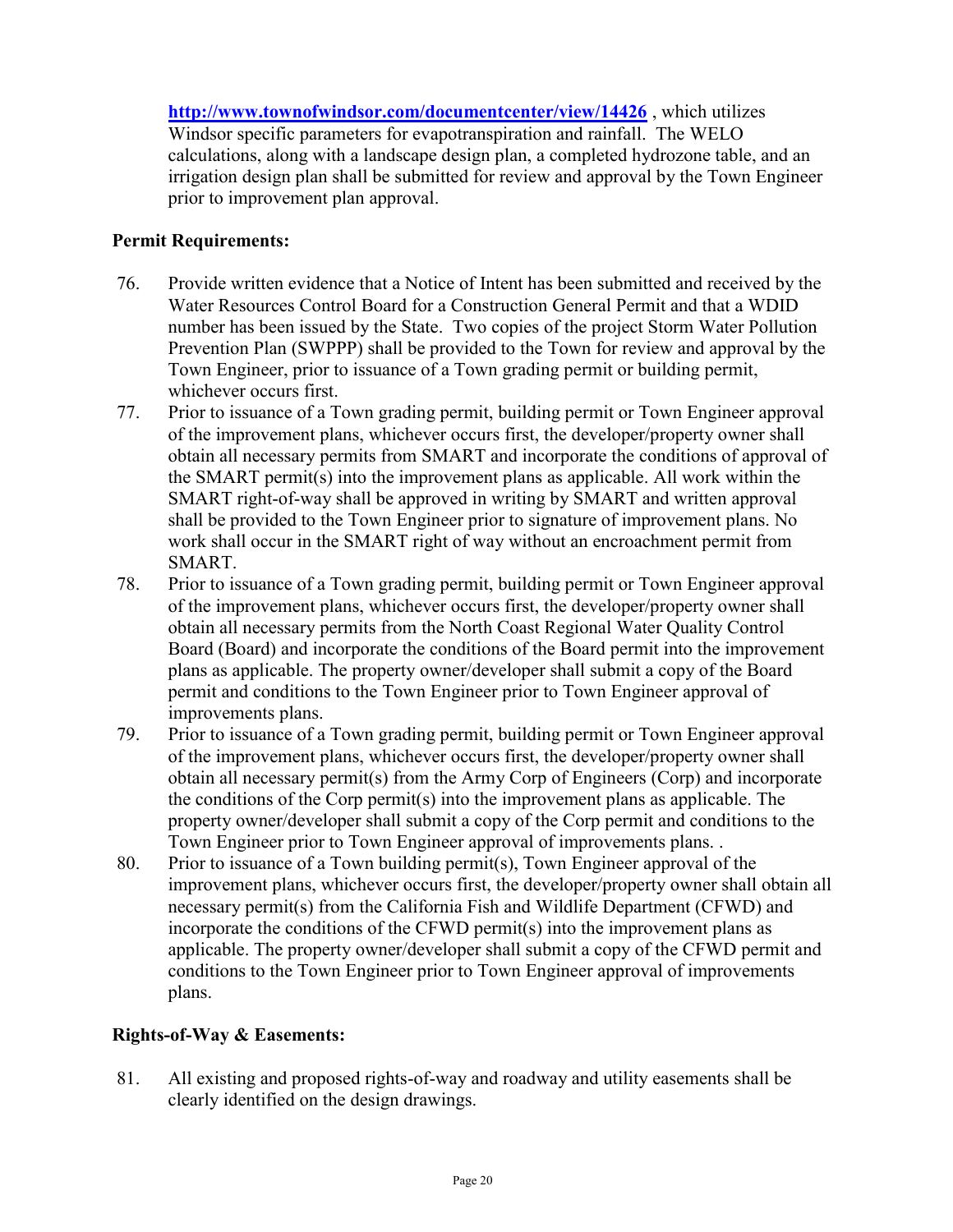- 82. Prior to final map approval, the developer/property owner shall provide written evidence of agreement from all non-Town utility companies and easement holders that the utility companies and easement holders approve of the relocation of any utilities and easements as proposed by the owner/developer.
- 83. The property owner shall dedicate a 36-foot wide irrevocable offer of dedication subject to improvements for public right of way & public utilities to the Town of Windsor and Windsor Water District, with an additional 5-foot public utility easement (PUE) behind the right-of-way, from Old Oak Road to the proposed Bell Road right-of-way. The dedication shall meet Town standards for a public street alignment to be utilized in the future if a public street connection is desired. The proposed private street in this area shall be designed to public standards and shall follow the proposed future public street dedication alignments to minimize disturbance to the private project improvements should it become necessary to construct a public street in this reach.

#### **Landscape & Creek Parcels:**

- 84. The developer/property owner shall dedicate to the Town of Windsor landscape parcels from the westerly back of curb in Bell Road and Bill Beedie Way to the SMART right of way and the landscape area at the southeasterly corner of the Johnson Street/Bill Beedie Way intersection. The landscape parcels shall be annexed into LLAD No. 1  $\&$ No.2 for landscape parcel maintenance. The developer shall pay all associated costs of annexation and shall pay the assessments until such time that the property undergoes conversion to condominiums at which time the assessment shall be reapportioned between the new owners.
- 85. The developer/property owner shall dedicate in fee a Windsor Creek parcel to the Town of Windsor from the easterly limits of the public trail to the easterly property boundary.
- 86. A Creek Revegetation and Enhancement Plan (Plan) will be required to mitigate removal of riparian vegetation and/or to enhance any existing "riparian gaps" in Windsor Creek. The Plan shall be prepared by the Town Biologist or by a professional biologist in accordance with requirements established by the Town Biologist, including plant materials and sizing, irrigation, establishment period, and monitoring by the professional biologist. A final inspection for compliance to plan requirements shall be provided by the professional biologist prior to acceptance by the Town. The Plan may also be used to satisfy requirements of the State Department of Fish and Wildlife, Army Corps of Engineers and the North Coast Regional Water Quality Control Board but, is otherwise an independent requirement of the Town. The Plan shall be included in cost estimates, is subject to bonding and if applicable, shall be included in an improvement agreement, unless alternate agreement and security is otherwise approved by the Town Engineer and Planning Director. The Plan is subject to a five (5) year establishment and monitoring period with yearly monitoring reports submitted to the resource agencies and the Town for review and approval. All requirements of the resource agencies shall be included and be an integral part of the Plan.

## **Conditions Applicable to Final Map Approval:**

87. A final map, as defined in the State Subdivision Map Act and prepared by a licensed surveyor or civil engineer, showing all parcels, rights-of-way, and easement(s) shall be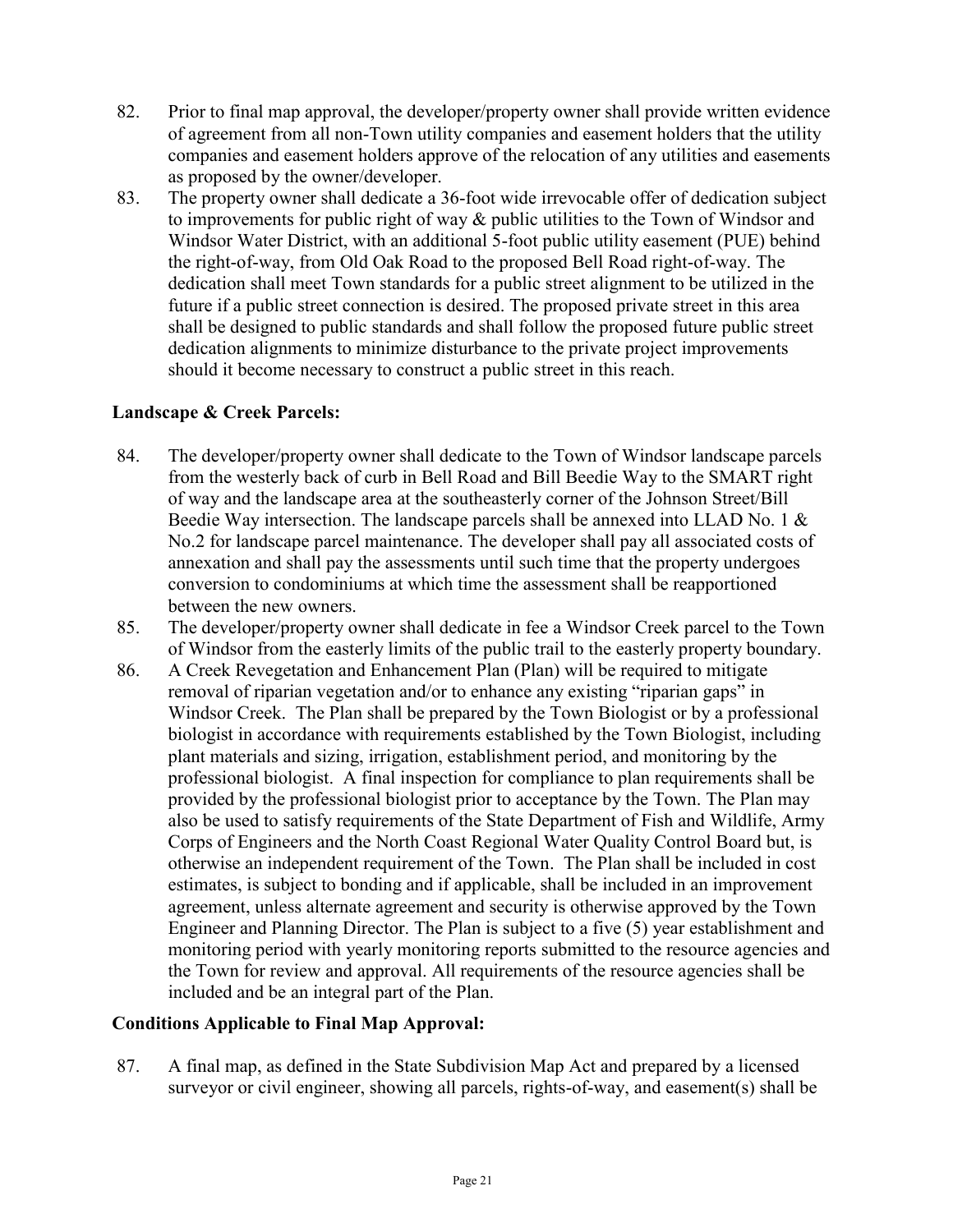filed with the Town of Windsor Engineers Office. Upon recording of the map, the subdivision is valid.

- 88. The developer shall present to the Town of Windsor, free of encumbrances, an irrevocable offer of dedication for rights-of-way as follows:
	- a. The developer/property owner shall dedicate sufficient public right-of-way for the Bell Road public improvements as required by the Town Engineer with a 5 foot public utility easement behind the right-of-way on both sides of the street.
	- b. The developer/owner shall dedicate sufficient public right-of-way for the Bill Beedie Way public improvements as required by the Town Engineer with a 5 foot public utility easement behind the right-of-way on both sides of the street.
	- c. Public utility easements, as necessary, adjacent to all street right of ways including the west side of Bill Beedie Way and Bell Road from the project's northern property boundary to the southerly property boundary.
	- d. The developer shall secure all necessary rights-of-way and easements for both onsite and offsite pedestrian bridge and utility facilities. Rights-of-way and easements shall be dedicated on the map or, provided by grant deed. The developer shall prepare all necessary legal descriptions and deeds.
	- e. The Windsor Creek open space parcel shall be dedicated to the Town in fee title. A Phase I ESA may be required by the Town prior to finalization of the property transfer. The developer shall pay all costs associated with the property transfer, document preparation and review and reports.
	- f. Public landscape parcels.
	- g. Private ingress/egress easements for the private streets  $\&$  common driveways as required by the Town Engineer.
	- h. Private onsite utility and drainage easements as required by the Town Engineer.
	- i. Public utility and access easements as required by the Town Engineer.
- 89. The Final Map shall be annotated with the following information:
	- a. The assessor's parcel number
	- b. Total area of land being subdivided (in acres)
	- c. Total number of lots and parcels being created
	- d. Town file number
- 90. Should it become necessary, the developer shall pay all costs associated with any necessary vacation or abandonment of public rights-of-way or easements and shall prepare all necessary documents and post all required notifications.
- 91. Patios, balconies, structural portions of the buildings and the like may not encroach into public rights-of-way or easements.
- 92. Prior to condominium conversion the following requirements shall apply:
	- a. A condominium plan prepared in a Town approved format and sufficiently detailed with regard to units and lots to determine substantial compliance with the tentative map shall accompany the final map. The CC&R's shall be reviewed and approved by the Town, prior to being recorded, shall run with the ownership of the units served, and shall be disclosed to all potential owners. The CC&R's shall include, but shall not be limited to, the following:
		- 1. The common commercial unit.
		- 2. The residential condominium units.
		- 3. Shared parking for both the commercial unit and the residential units within the project.
		- 4. Shared parking, access, and maintenance of all common areas and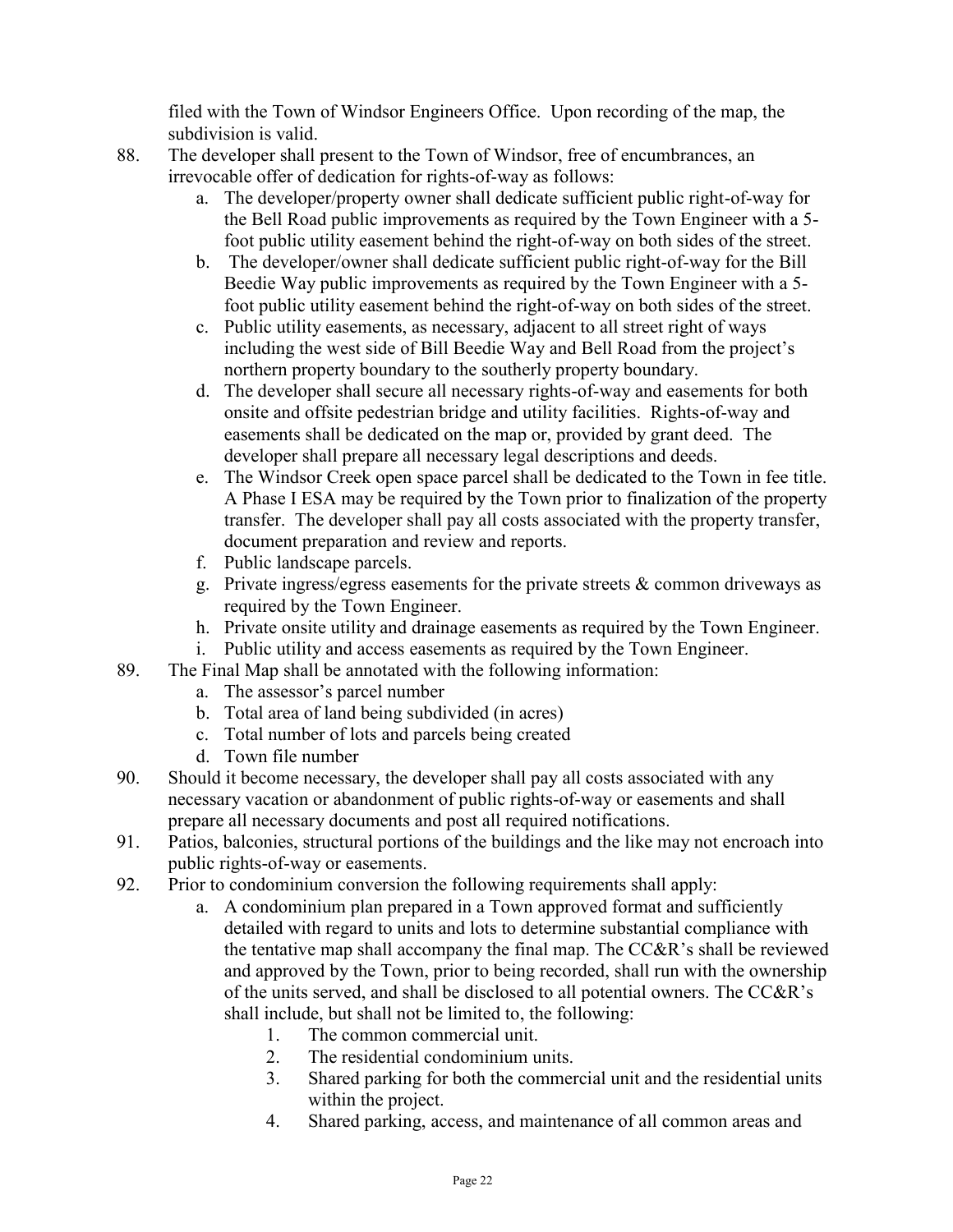private shared infrastructure.

- 5. Area outside of the building footprint designated as common area for the common commercial unit (recreation facility).
- 6. A non-amendment clause regarding the above unless approved by the Town. The Town has benefits of third-party rights but, is under no obligation to compel compliance to these provisions.
- b. Town approval of shared public water meter(s) for the proposed condominium units shall include a condition of ownership of all condominium units served by the shared water meters:
	- 1. Membership by all owners in a single Owners Association shall be a condition of ownership of any of the condominium units served by a shared water meter. The Owners Association shall be solely responsible to the Town for all aspects of the shared water and sewer service.
	- 2. Each unit shall also be individually metered by privately owned and maintained water meters and shall be managed by the project Owners Association in accordance with State regulatory requirements in effect at that time.
	- 3. A single water reclamation rate shall be applied to all flow measured by the shared water meter, said single water reclamation rate being determined in accordance with the Town's standard practices based upon the highest wastewater strength generated by any of the individual condominium units served by the common water meter. The highest rate for any single condominium unit based on wastewater strength shall be applied to the flow generated by all condominium units served by the shared meter, notwithstanding that some or all of the remainder of the units served are generating lower strength wastewater.
	- 4. The common commercial unit (recreation facility) shall be individually metered with a public water meter.
	- 5. The common area pool shall be individually metered with a public water meter.
- 93. A 5-foot minimum width public utility easement (PUE) shall be provided behind the public right-of-way on the east and west side of Bell Road and Bill Beddie Way.
- 94. The developer shall provide private easements for the following:
	- a. The private streets as illustrated on the Town approved tentative map.
	- b. The common drive isles as illustrated on the Town approved tentative map.
- 95. The Final Map shall be annotated with the following information:
	- a. The existing assessor's parcel number
	- b. Total area of land being subdivided (in acres)
	- c. Total number of lots and parcels being created
	- d. Town file number

## **Local Agency Sheet:**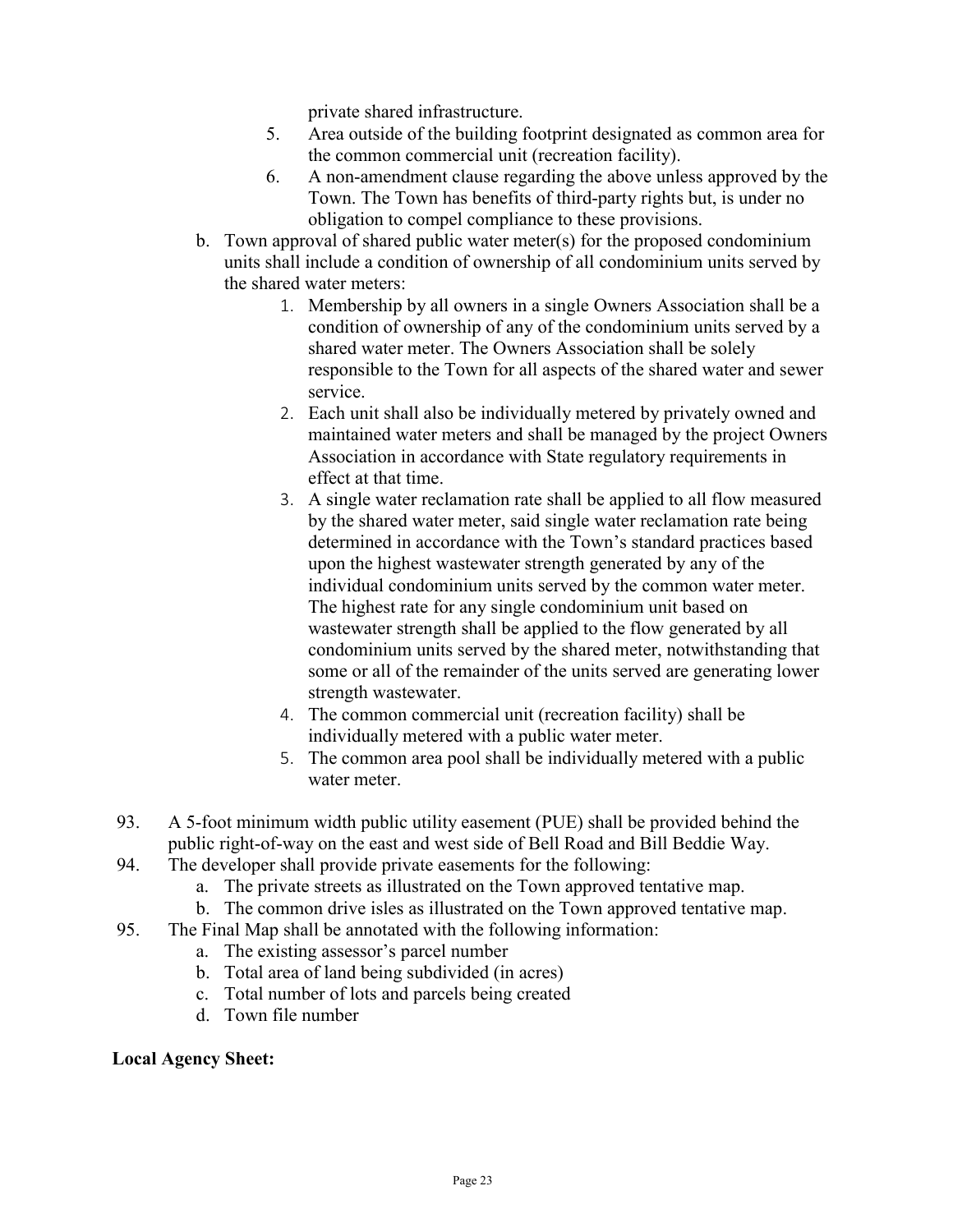- 96. NOTE ON PARCEL MAP: "Prior to the issuance of building permits, all applicable development impact fees shall be paid to the satisfaction of the Building Official and in accordance with Town and local district ordinances".
- 97. NOTE ON FINAL MAP: "The project is located in the immediate vicinity of the Town of Windsor wastewater treatment plant facilities, including storage ponds. Plant operation, including associated noise, odors and lighting may result in a nuisance to nearby residents.
- 98. NOTE ON PARCEL MAP: A Declaration of Covenants Regarding Maintenance of Storm Water Best Management Practices (BMP) Facilities affecting this parcel map has been recorded in the Sonoma County Recorder's Office as Document No.
- 99. NOTE ON PARCEL MAP: A maintenance agreement for all shared private streets/common driveways and public utilities affecting this parcel map has been recorded in the Sonoma County Recorder's Office as Document No.
- 100. Limits of the 100-year flood elevation, as determined by the Town, shall be shown on the final map and labeled as "Subject to Inundation" (if applicable). The following note shall also be provided: NOTE ON FINAL MAP: "Portions of Lot 2, Bell Road and the Windsor Creek Parcel are located within the 100-year flood elevation as determined by the Town of Windsor. The lowest floor (as defined by the Federal Emergency Management Administration and local ordinance) of structures will be required to be constructed at a minimum of 1 foot above the 100-year flood elevations (as determined by the Town). Nevertheless,
- flooding may be experienced in certain areas in the event of a 100-year storm." 101. A "Declaration of Restrictions" or equivalent instrument shall be approved by the Town and record upon conversion to condominiums. This declaration shall include requirements that the owner, and successors in ownership, shall include the following language in the deeds for those units inundated or partially inundated by a 100-year
	- flood.
- 102. NOTE ON FINAL MAP: Prior to filing condominium conversion documents, the property owner/developer shall submit "CC&R's to the Town for review and approval. The developer shall pay all associated costs of review. The CC&R's shall be recorded with the Sonoma County Recorder's Office upon conversion to condominiums.

## **Subdivision Agreement:**

- 103. The developer shall either complete the required construction as shown on the signed improvement plans or enter into an improvement agreement and post security with the Town of Windsor, agreeing to complete the required construction within 24 months of building permit issuance and prior to a request for occupancy of any structures, or as otherwise established by the Town Engineer. Security shall include the following: Performance Bond, Labor and Materials Bond, Monumentation Bond and a Maintenance Bond.
- 104. Unless otherwise approved by the Town Engineer, the owner/developer shall post security for maintenance of the public improvements prior to acceptance of the public improvements by the Town or prior to project completion of an encroachment permit by the Public Works Inspector. Said security shall remain valid and in full force for a minimum one-year period from the date of acceptance of the public improvements or project completion of an encroachment permit.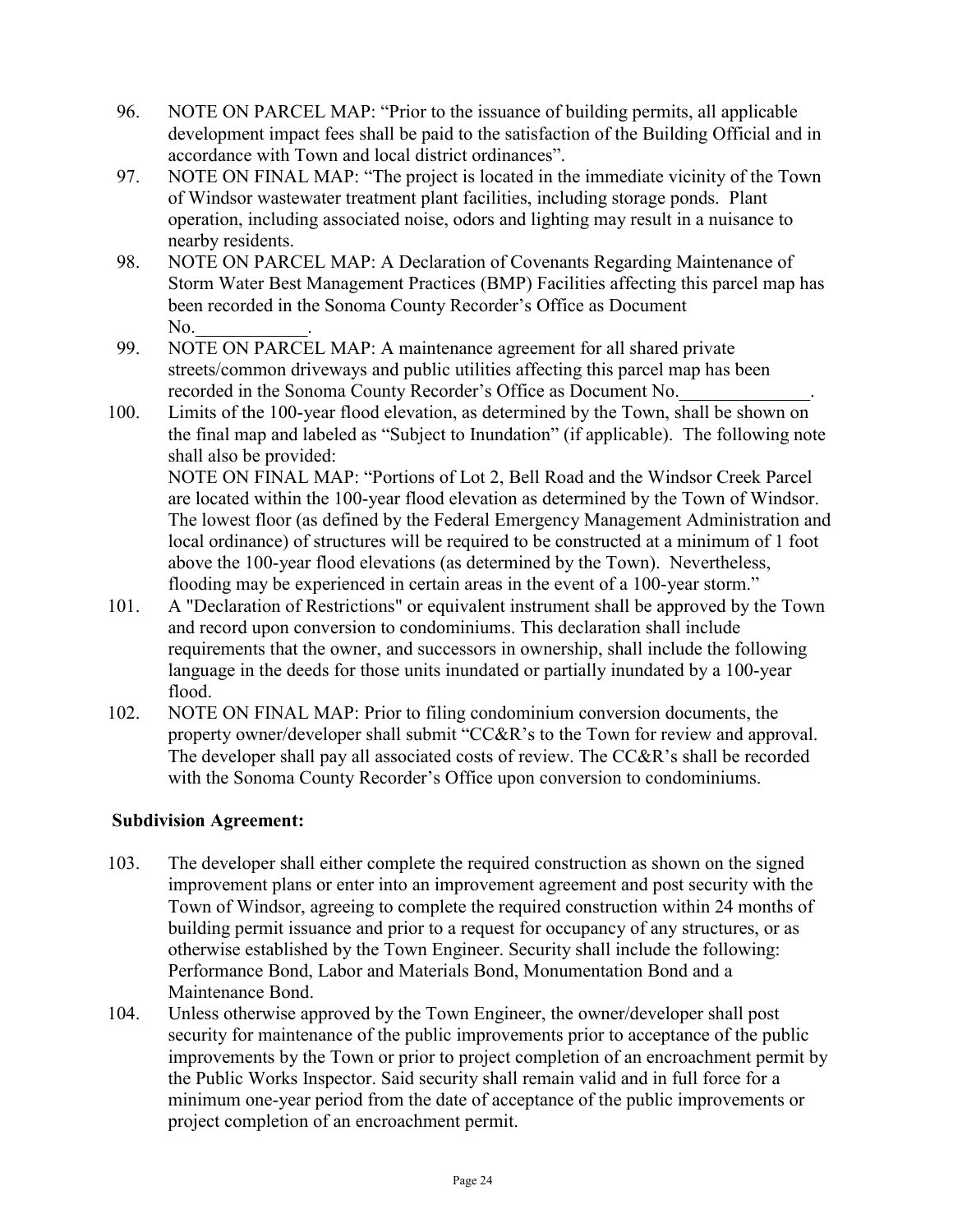- 105. The property owner shall execute an agreement to annex into the Town's Landscaping and Lighting Assessment District No 2. Upon development of the property, the property will be assessed in Landscaping and Lighting Assessment District No. 1 as a developed property.
- 106. Within six months of approval of project entitlements and in lieu of constructing the sidewalk on the west side of Bell Road and Bill Beedie Way, the property owner/developer shall pay the Town a cash contribution of three hundred and seventy five thousand dollars (\$375,000) for the future construction of a Multi-Use Path (MUP) by others within the SMART right-of-way. If payment cannot be made within six months of approval, compounded interest retroactive to the date of project approval shall be charged on the required \$375,000 contribution at an annual rate of 5%. Accrued interest shall be paid in full at the time the \$375,000 cash contribution is paid. Under no circumstances shall the cash contribution of \$375,000 plus accrued interest be paid later than issuance of the first permit for building and/or grading work on the project site. The property owner/developer shall pay the contribution regardless of whether SMART obtains grant funding for any portion of the MUP. The MUP contribution amount shall be included in the Subdivision Improvement Agreement.
- 107. Prior to recordation of the final map, the developer/property owner shall pay the Town a cash contribution of two hundred and eighty thousand nine hundred and fifty-four dollars (\$280,954.00), equaling a 30.8% pro rata share, for the recently installed traffic signal improvements at the Bell Road/Windsor River Road intersection. The traffic signal contribution amount shall be included in the Subdivision Improvement Agreement. All signal and intersection modifications required as part of the Mill Creek development shall be paid by the developer prior to recordation of the final map.

## **During Construction Operations, the Following Conditions Shall Apply:**

- 108. If applicable, the applicant shall obtain a demolition permit from the Town for removal of all existing structures on the site prior to beginning construction.
- 109. The developer shall keep adjoining public streets free and clean of project dirt, mud, materials and debris during the construction period, as found necessary by the Town.
- 110. If any hazardous waste is encountered during the construction of this project, all work shall be immediately stopped and the Sonoma County Environmental Health Department, the Fire Department, the Police Department and the Town Inspector shall be notified immediately. Work shall not proceed until clearance has been issued by all of these agencies.
- 111. During construction, the Contractor shall be responsible for controlling noise, odors, dust and debris to minimize impacts on surrounding properties and roadways. Contractor shall be responsible that all construction equipment is equipped with manufacturers approved muffler's baffles. Failure to do so may result in the issuance of an order to stop work.
- 112. If grading is to take place between October 15 and April 15, both temporary and permanent erosion control measures, conforming to the project erosion control plans shall be in place before October 1st. Erosion control measures shall be monitored and maintained continuously throughout the storm season.
- 113. The following minimum Best Management Practices (BMPs) shall be required during construction: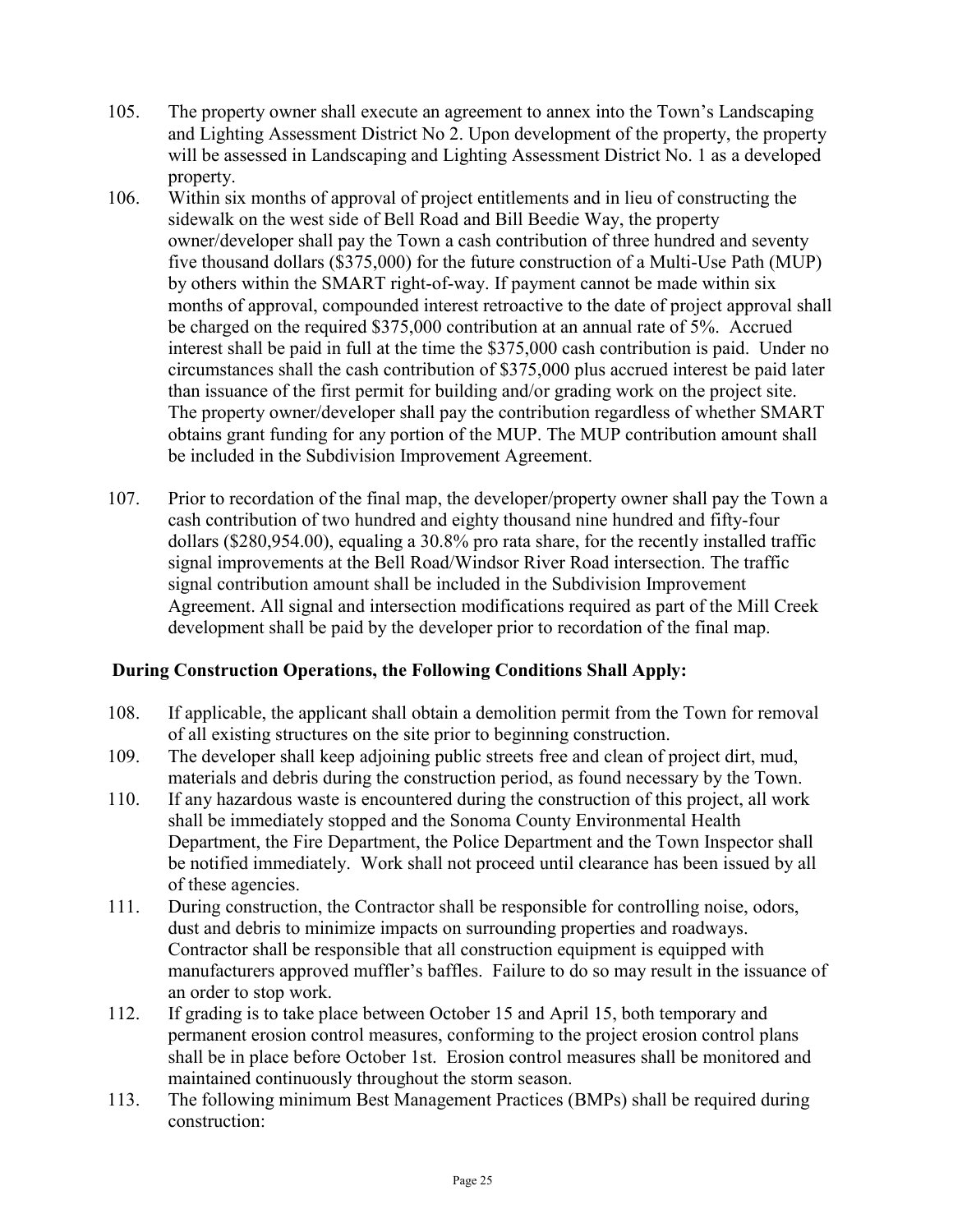- a. Construction crews shall be instructed in preventing and minimizing pollution on the job.
- b. Stabilize construction entrance/exit to prevent tracking onto roadway. Only one stabilized construction entrance/exit will be allowed per site, unless otherwise approved by the Town Engineer. Vehicles entering and leaving construction sites spread pollutants such as sediment, gravel, and other loose particles onto adjacent roads. Pollutants are washed into roadside ditches and are a nuisance to drivers and may cause damage to vehicles.
- c. Protect exposed slopes from erosion through preventative measures. Cover slopes to avoid contact with storm water by hydro-seeding, mulch, use of plastic sheeting or other approved means.
- d. Use brooms and shovels when possible to maintain a clean site. Use of a hose is not recommended. Introducing water as a cleanup method adds to water pollution.
- e. Designate a concrete washout area, if needed, to avoid wash water from concrete tools or trucks from entering storm drain systems. Maintain washout area and dispose of concrete waste on a regular basis.
- f. Establish a vehicle storage, maintenance and refueling area, if needed, to minimize the spread of oil, gas and engine fluids. Use of oil pans under stationary vehicles is strongly recommended.
- g. Protect drain inlets from receiving polluted storm water through the use of filters such as fabrics, gravel bags or straw wattles.
- h. Be prepared for rain and have the necessary materials onsite before the rainy season.
- i. Inspect all BMPs before and after each storm event. Maintain BMPs on a regular basis and replace as necessary, through the entire course of construction.

## **Prior to Acceptance of Improvements and Release of Surety, the Following Conditions Shall Be Satisfied:**

- 114. All public improvements shown on the Improvement Plans shall be completed and accepted by the Town.
- 115. Existing curb, gutter and sidewalk to remain shall be inspected by the Town. Any curb, gutter and sidewalk, which is not in accord with Town Standards or is damaged before or during construction, shall be replaced.
- 116. The developer shall provide a written statement signed by his or her engineer verifying that the grading and/or drainage improvements are completed in accordance with the plans approved by the Sonoma County Water Agency, the Town Engineer and the Building Official.
- 117. Prior to acceptance of the public improvements, the developer shall provide the Public Works Department a complete set of As-Built/Record Drawing Mylar improvement plans showing all construction changes from the original plans, TIFF files (or alternate format determined by Public Works) for each of the improvement plan sheets and one paper copy of the As-Built/Record improvement plans, including an electronic copy of the approved Storm Water Pollution Prevention Plan (SWPPP), the approved Final Storm Water LID (FSW LID) and the Declaration of Covenants Regarding Maintenance of Storm Water Best Management Practices (BMP) Facilities.

# **COMMUNITY DEVELOPMENT DEPARTMENT – BUILDING DIVISION**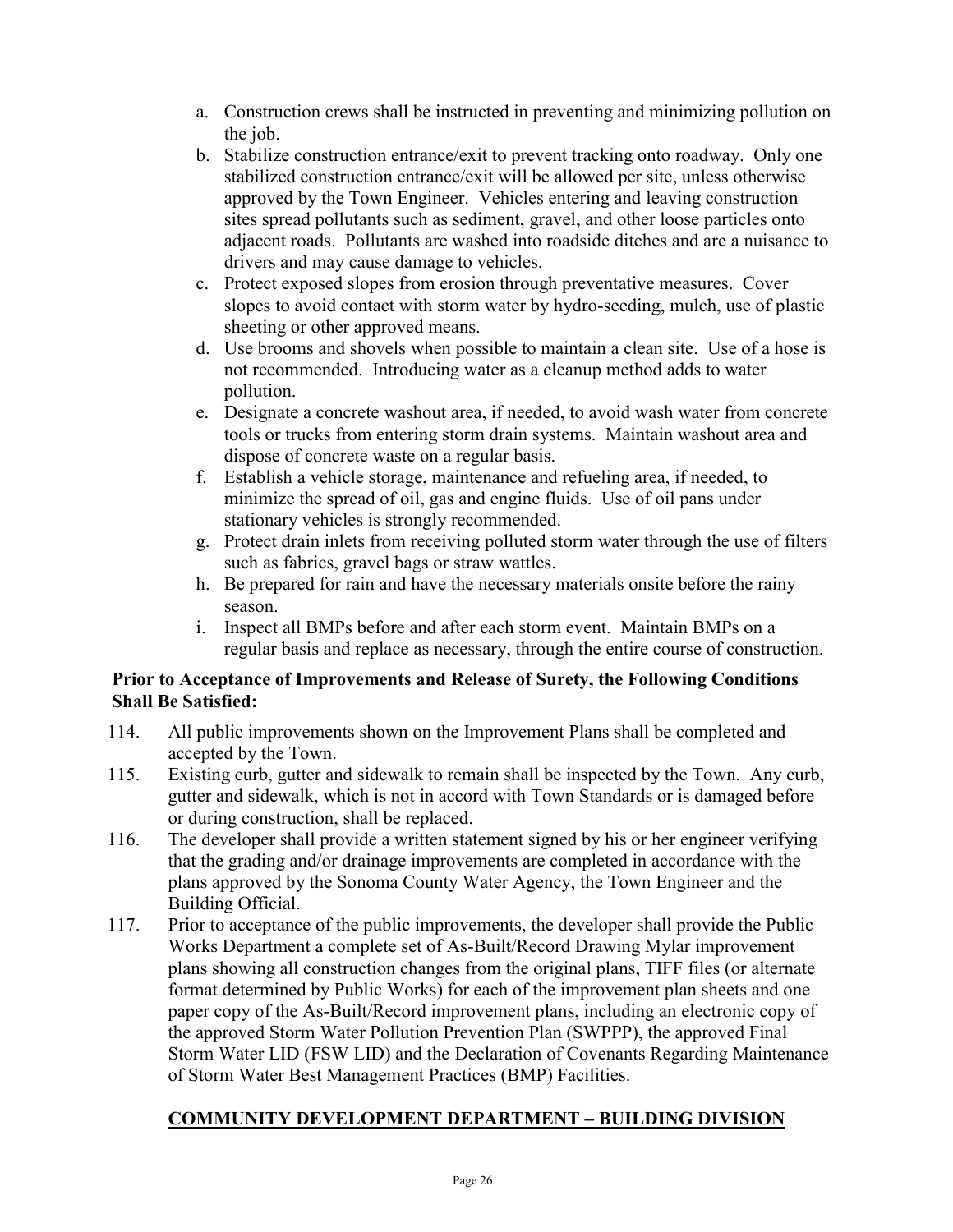#### **(Unless otherwise stated, conditions in this section shall be to the satisfaction of the Building Official): Conditions applicable to issuance of a building permit:**

- 118. Construction shall comply with all applicable current codes. No site clearance, grubbing, grading, or fill stockpiling, may be performed without prior approval of the Building Official.
- 119. No construction shall be initiated until plans have been approved. A separate grading/foundation plan may be issued at the discretion of the Town Engineer, Chief Building Official and Town Community Development Director.
- 120. No building or ground disturbing permits shall be issued until written evidence of all applicable permits including any required mitigation payments from the appropriate resource agency(s) (NCRWQB, USACE, USFWS, CDFG, and/or RWCQB) as may be required have been acquired. Prior to issuance of a grading permit and/or start of any construction, in compliance with the adopted Mitigation Monitoring Plan copies of the permits and payments shall be filed with the Planning Department. Any deviations from this requirement require approval by the Community Development Director.
- 121. Abandon any existing wells, septic tanks, or underground fuel storage tanks under permit and inspection of Sonoma County Environmental Health or other designated agency. If there are none, provide a letter from the project engineer relating to the scope of the search done to make this determination.
- 122. Building permit plans shall comply with the applicable mitigation measures for the Project included in the Mitigation Monitoring and Reporting Program.
- 123. A California registered civil engineer with a California authorization as a geotechnical engineer shall perform the geotechnical evaluation. A written report of the investigation shall be submitted to the Building Official by the owner or authorized agent at the time of permit application. The geotechnical report shall include, but shall not be limited to, site-specific evaluations of design criteria related to the nature and extent of foundation materials, groundwater conditions, liquefaction potential, settlement potential and slope stability. The geotechnical report shall include, but shall not be limited to, site-specific evaluations of design criteria related to the nature and extent of foundation materials, groundwater conditions, liquefaction potential, settlement potential and slope stability and shall comply with the Mitigation Measure GEO-1.
- 124. A pre-construction meeting shall be held with the Building Official, prior to permit issuance. The purpose of the meeting is to coordinate construction activities related to job site sanitary facilities, tree preservation, utility trenching, and other requirements related to construction of the proposed project.
- 125. Construction sites shall be maintained in a trash and litter free condition for the duration of the construction activity, to the satisfaction of the Building Official.
- 126. Toilet facilities shall be provided for construction workers and such facilities shall be maintained in a sanitary condition, to the satisfaction of the Building Official.
- 127. The Developer shall pay all applicable development impact fees for Drainage, Parks & Recreation, Public Facilities, Traffic, Recycled Water, Water Capacity and Wastewater Capacity prior to the issuance of a building permit. The developer shall also pay all applicable school impact fees for each lot to the Windsor Unified School District per the school district policies. The developer shall also pay all applicable Windsor Fire Protection District/Sonoma County Fire District fees.
- 128. Site improvements shall be reviewed by the Windsor Fire Protection District/Sonoma County Fire District.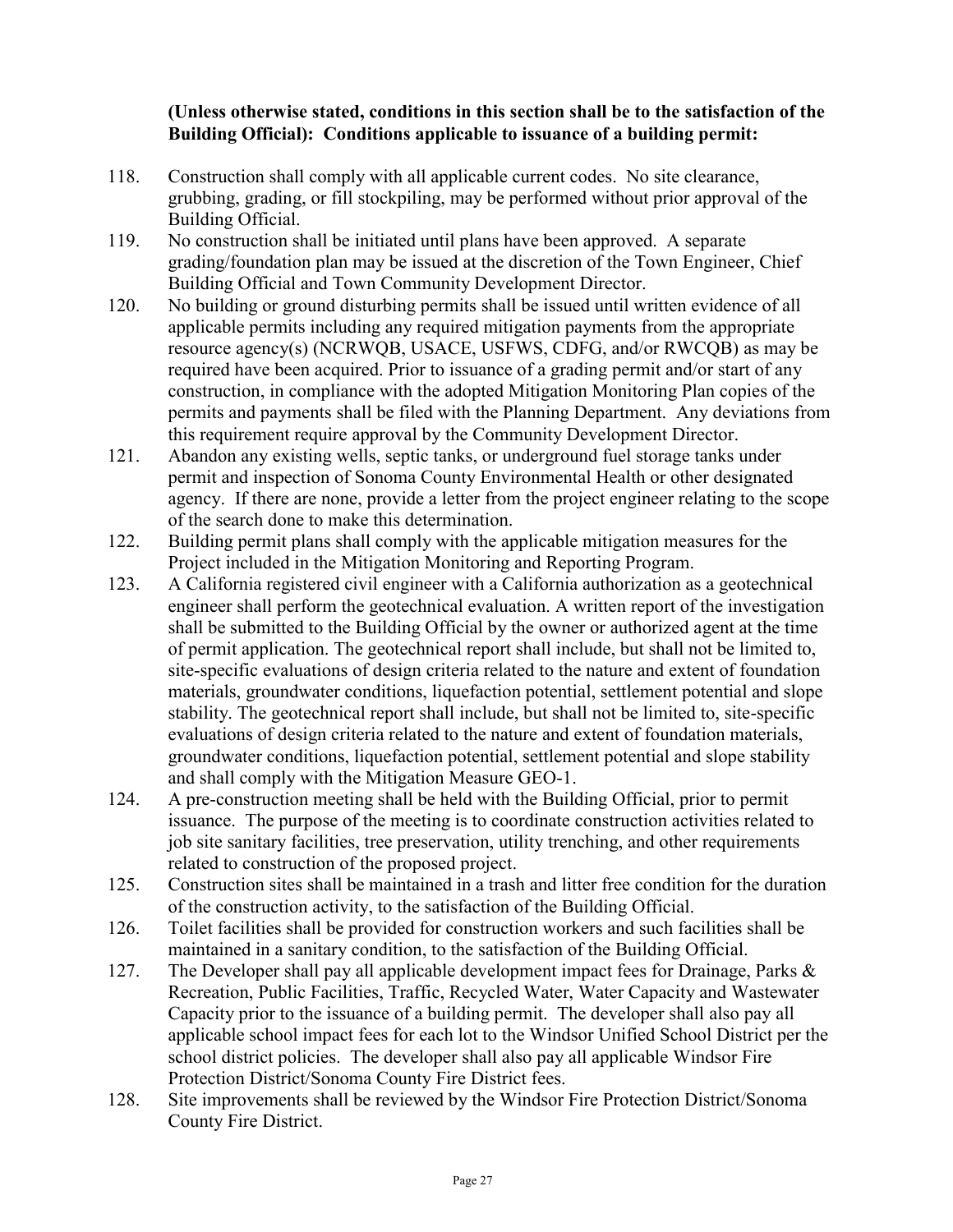129. Improvement plans, maps, and construction shall comply with all state and federal accessibility requirements, to the satisfaction of the Town Building Official.

## **COMMUNITY DEVELOPMENT DEPARTMENT – PLANNING DIVISION**

- 130. The Project shall generally comply with the Project description, plans, and materials included in the Planning Commission staff report, dated January 22, 2019, as well as all materials presented to and approved by the Planning Commission, except as modified herein.
- 131. Following approval of entitlements, the Developer shall provide five (5) full-sized plans sets to the Town of Windsor for Planning and Public Works' records. These plans shall include all corrections required by the conditions of project approval.
- 132. The mitigation measures included in the Final Initial Study / Mitigated Negative Declaration for the Mill Creek Development Project dated December 17, 2018, are incorporated herein by reference as conditions of approval.
- 133. Within one day of Project approval, the Developer shall provide a check for the County Clerk's filing fee for the Notice of Determination (currently \$50) and the California Department of Fish and Wildlife CEQA filing fee (currently \$2,354.75) so that the Notice of Determination can be filed within five days of Project approval.
- 134. The Project shall pay Inclusionary Housing In-Lieu Fees to satisfy the requirements of the Town's Inclusionary Housing Ordinance. Payment of required Inclusionary Housing In-Lieu Fees shall be made at the time the first building permit for project construction is issued at the fee rate in effect at the time of issuance.
- 135. Gas meters shall either be relocated to a place where they are not visible from a street or are concealed in fully enclosed and roofed utility closets that will further break up the mass of the buildings, including in locations where there are unarticulated, three-story vertical building elements.
- 136. The maximum front yard setbacks of Building Nos. 5, 6, 13 and 14 shall be reduced to comply with the maximum 10-foot front yard setback from Bell Road.
- 137. The maximum building height of the buildings in the MDR and VR zones (Building Nos. 8, 9, 10, 15, and 16) shall be reduced to not exceed 35 feet.
- 138. The minimum height above the public sidewalk of the porches or stoops on buildings in the VR zone (Building Nos. 15 and 16) shall be revised to be no less than two feet, or the maximum height possible without violating Building Code accessibility requirements.
- 139. The minimum length and width of stoops on buildings in the VR zone (Building Nos 15 and 16) shall be revised to be no less than four feet.
- 140. In compliance with the bicycle parking standards of the Zoning Code, secured, lighted and covered bicycle parking to accommodate 42 bicycles shall be provided in multiple locations around the project site convenient to residents of the project.
- 141. A final landscape and irrigation plan shall be provide. The final landscape and irrigation plan is to be consistent with the water efficiency landscape ordinance and shall identify the specific species, planting container size and quantities of trees, shrubs and ground cover for the Project. A Tree Removal Permit shall be obtained prior to issuance of any grading or building permit for the project
- 142. NOTE ON PLANS: Any unanticipated discovery of archeological or paleontological resources during construction activities shall be evaluated by a qualified archeologist or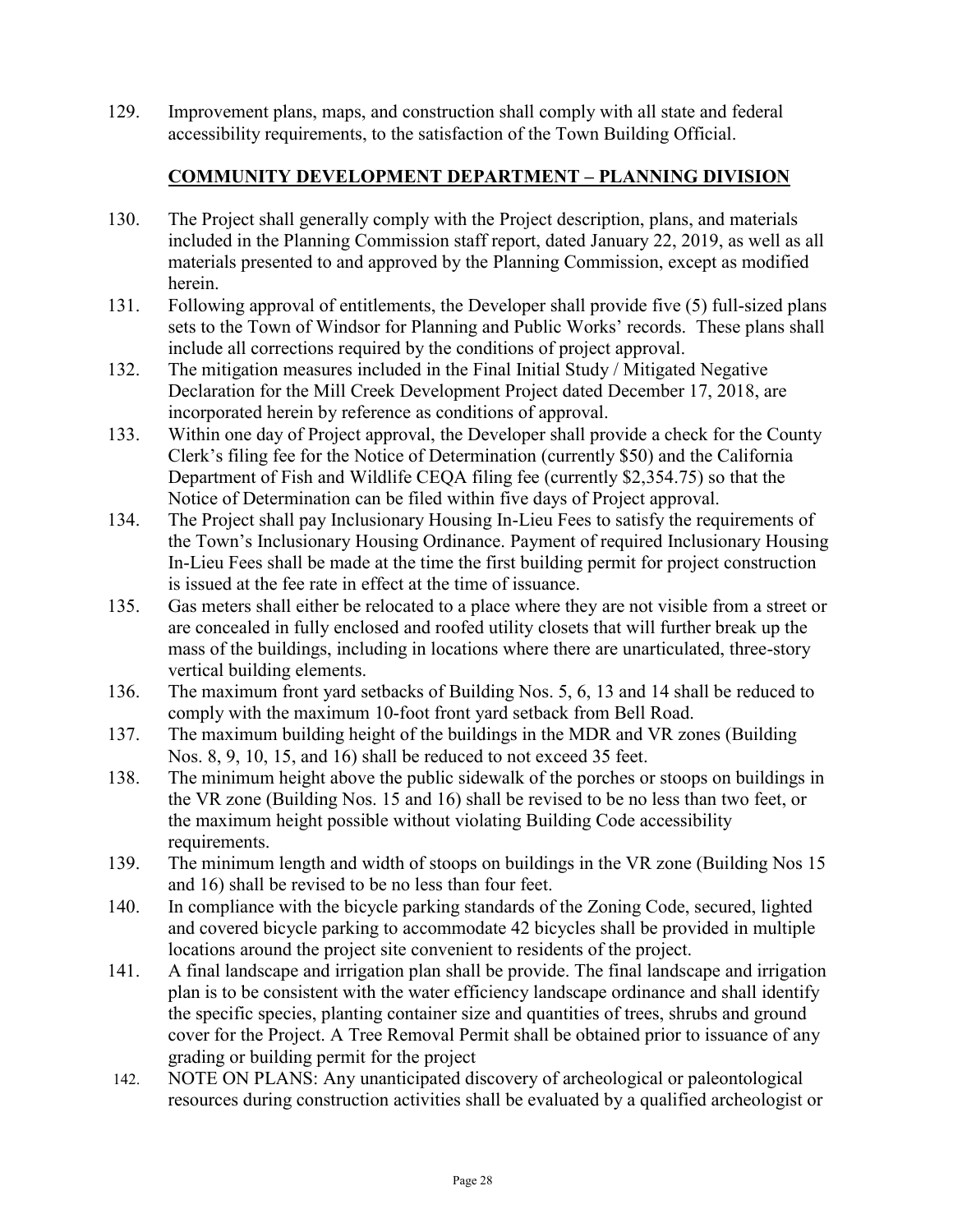paleontologist. If the discovery is determined to be potentially significant, a treatment plan shall be developed in accordance with State law."

- 143. NOTE ON PLANS: "Any unanticipated discovery of resources of Native American origin also requires consultation with and participation by tribes with traditional lands or cultural places located within the project site. Inadvertent finds may be subject to data recovery or may be left in situ and preserved in place."
- 144. Plans submitted for building permit shall include the following and are subject to staff review and approval.
	- a. Construction staging plan that locates all materials, vehicles and equipment outside of the drop lines of protected oak trees, including trees off-site.
	- b. Details for all exterior lighting, including but not limited to building lighting, parking lot lighting, and outdoor amenity and pathway lighting. The lighting shall be compatible with the design of the Project and consistent with Zoning Ordinance requirements for site lighting and performance standards for light and glare.
	- c. Photometric plan that demonstrates compliance with the Zoning Ordinance performance standards for lighting.
	- d. Final landscape plan that includes the fire-wise landscaping and plant materials required by the Windsor Fire Protection District and that identifies the size, species, number and location of the trees, shrubs, ground covers, other plants, and landscape materials.
	- e. Location roof and utility appurtenances (including satellite dishes), which shall be screened from view from neighboring properties and streets to the extent feasible.
	- f. Exterior materials and colors identified on the elevations and as approved by the Planning Commission.
- 145. Prior to or at the time of application for a building permit, the Developer shall submit an application for address assignment to the Community Development Department.
- 146. The following conditions are applicable to approval of a grading permit and/or start of any ground disturbing construction and/or applicable to improvement plan approval:
	- a. No construction shall be initiated until plans have been approved. A separate grading/foundation plan may be issued at the discretion of the Town Engineer, Chief Building Official, and Community Development Director. Any deviations to this condition require review and approval by the Town Engineer, Building Official, and Community Development Director.
	- b. Improvement Plans shall be approved by Community Development and signed by the Town Engineer. Prior to approval, plans shall include the following: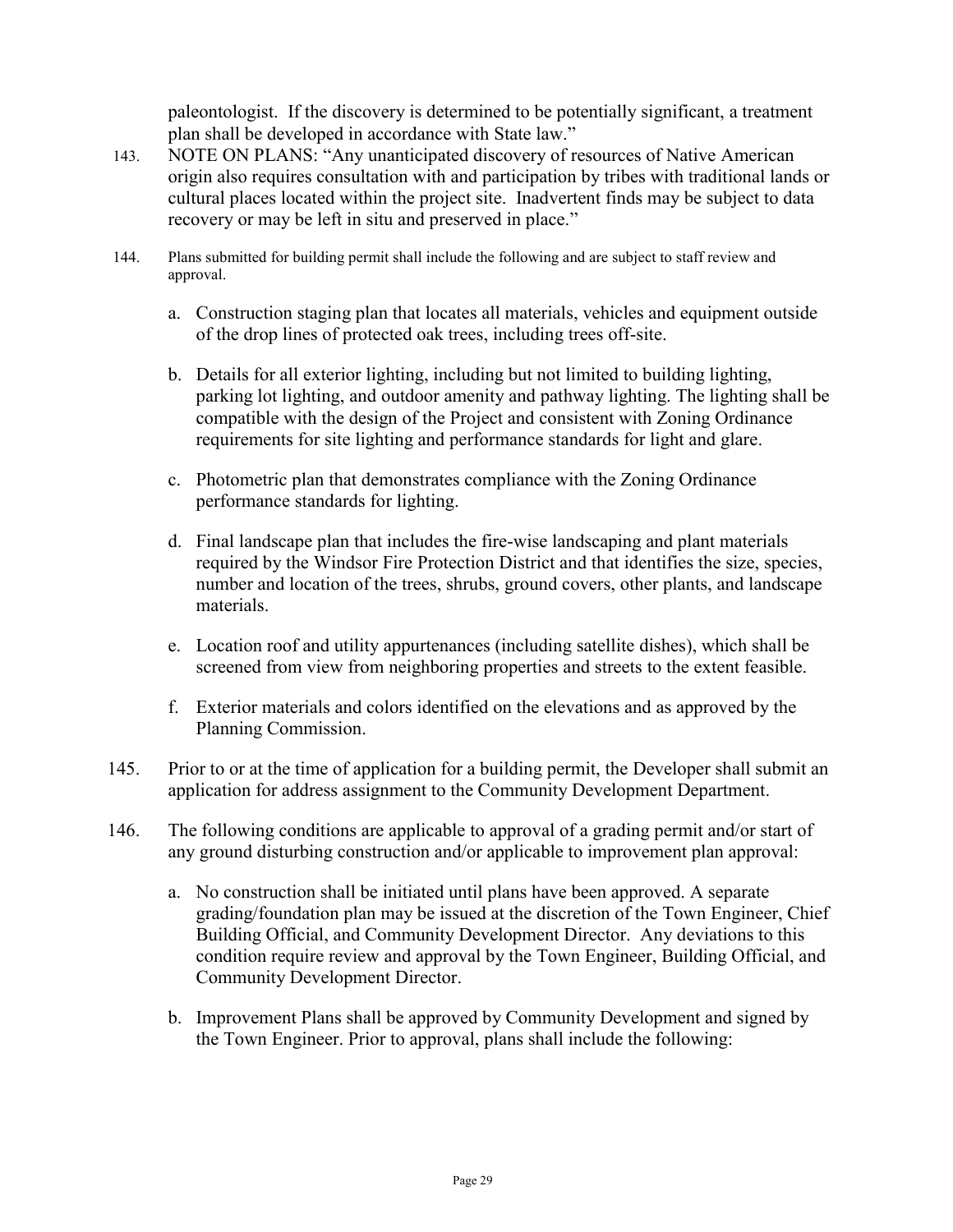- i. Transformers, fire line check valves, meter cabinets, and backflow preventers shall also be specified on landscape drawings and appropriately screened.
- ii. A statement on the plans by the Project Landscape Architect verifying design compliance with the Town's Low Water Use Guidelines as well as a statement that design provides sufficient quantity and sizing of plant materials to achieve 100% coverage within 3 years of installation (turf areas within 30-60 days). In the event that reclaimed water is used for irrigation purposes, plant materials are exempt from the Town's Low Water Use Guidelines and the Project landscape architect statement shall reflect this exemption.
- iii. Tree Protection Measures included as part of Project grading and utility plans as follows:
	- A. Trunk, diameter, dripline, and Tree Protection Zone (TPZ) locations of existing trees shall be marked "to be saved" on the approved plans.
	- B. All utility trenching, including PG&E, shall be shown outside of the TPZ, to the extent feasible. If grading or trenching for drainage or utilities must be done within the TPZ of protected trees, the Project arborist shall be present to monitor the work. At least 24 hours' notice shall be given to schedule site visits (48 hours is preferable). No work shall be done within the TPZ of protected trees without the presence of an arborist.
	- C. If any roots larger than 1" are encountered which cannot be preserved, they should be cut cleanly across the face of the root with a sharp saw under the supervision of the arborist.
	- D. If pruning for clearance or hazard reduction is required on any trees to remain, it should be done by trained, qualified tree workers according to ISA and ANSI 300 Pruning Guidelines prior to construction. Pruning should be the minimum necessary for hazard reduction (i.e. the removal of deadwood 2" and larger, etc.) and clearance.
	- E. Tree protection fencing (as per Town of Windsor detail) shall be installed to create a Tree Protection Zone (TPZ). The tree protection fencing will be shown on the plans and installed at the outer edge of the tree dripline plus a minimum of one inch for every inch of the diameter of the tree, or a minimum of 3' beyond the dripline, whichever is greater, including protected trees on the adjacent property or within right-of-way. If access within the TPZ will be required, the Project arborist shall be notified and asked to verify that roots are disturbed minimally during any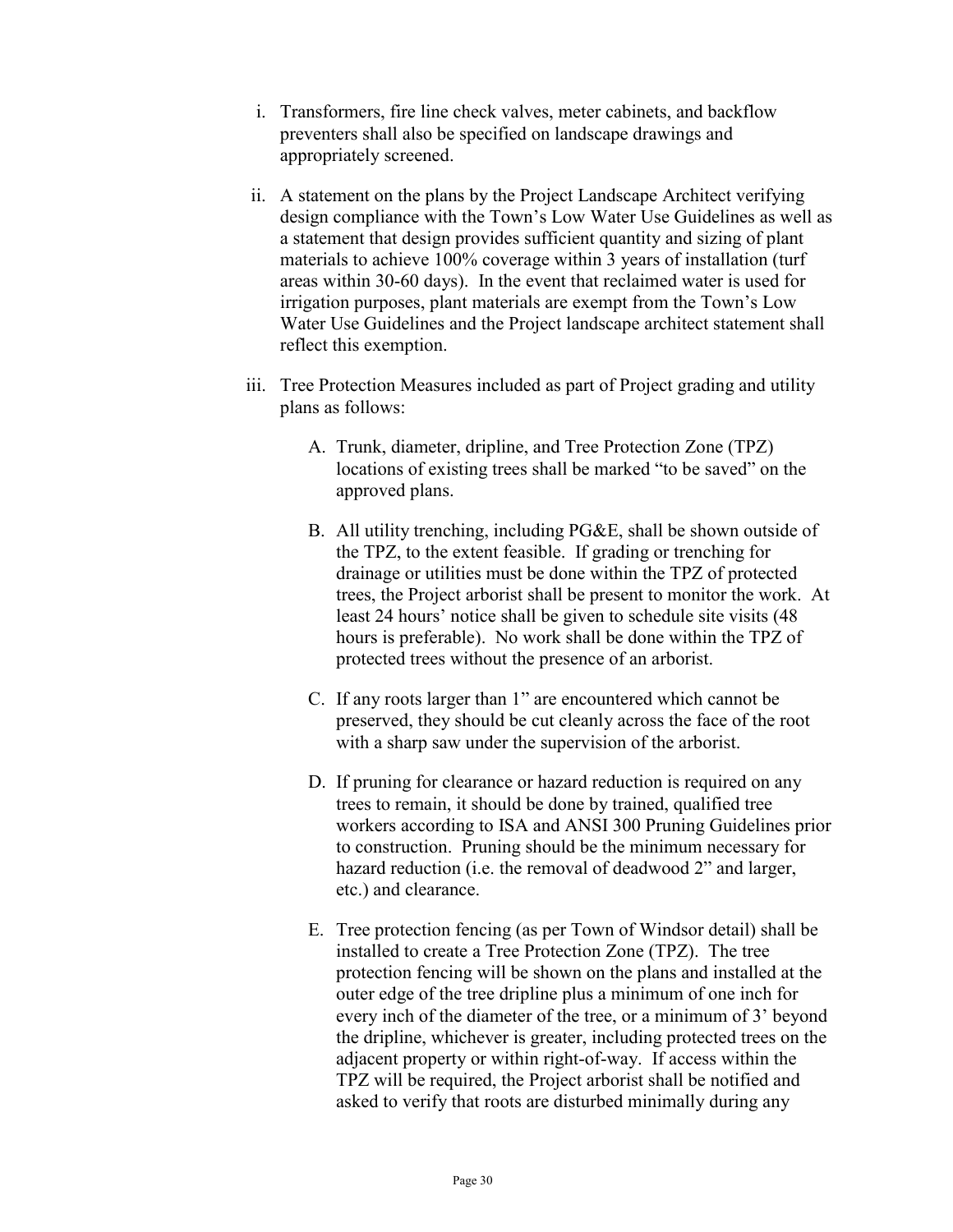construction activity. Fencing shall be installed prior to the start of clearing or grading operations and kept in place throughout construction activities.

- F. No parking, operation of equipment, storage of materials, disposal of waste, or other construction activity shall occur within the TPZ of protected trees.
- G. The Project arborist shall keep written records of site inspections and shall forward a summary report to the Community Development Department of all work authorized within the TPZs, compliance to tree preservation recommendations (including pruning, removal of deadwood, supplemental watering and feedings), and any damage affecting tree survivability in accordance with conditions of Project approval. Report shall include final recommendations for retention/removal, and shall be received prior to final clearance of improvements authorized by these plans.
- H. Evidence of a contract with a licensed arborist to oversee and verify completion of the above requirements is required. Deviation from these requirements is subject to the approval of the Community Development Director.
- 147. The following are required prior to request for a Certificate of Occupancy:
	- a. The Developer shall provide to the Community Development Director a written statement signed by the Landscape Architect who prepared the approved construction documents verifying that the landscape planting and irrigation improvements were completed in accordance with the approved drawings and that the irrigation system has been completely tested and found to be functioning per design. This requirement may be deferred to release of securities only if approved by the Community Development Director.
	- b. The Developer shall provide to the Community Development Director a written statement signed by the Project Arborist that the Project complies with the recommendations of the Project Arborist and identifying any additional recommendations for tree preservation and protection.
- 148. The Improvements shall be maintained in accordance with plans approved by the Town, unless otherwise reviewed and approved by the Community Development Director, in advance of any modifications. Indemnification.
- 149. The Developer shall defend, indemnify and hold harmless the Town and its agents, officers, attorneys or employees from any claim, action, or proceeding brought against the Town or its agents, officers, attorneys or employees to attack, set aside, void, or annul the Planning Commission and/or Town Council decisions relating to this Project. This indemnification shall include damages or fees awarded against the Town, if any,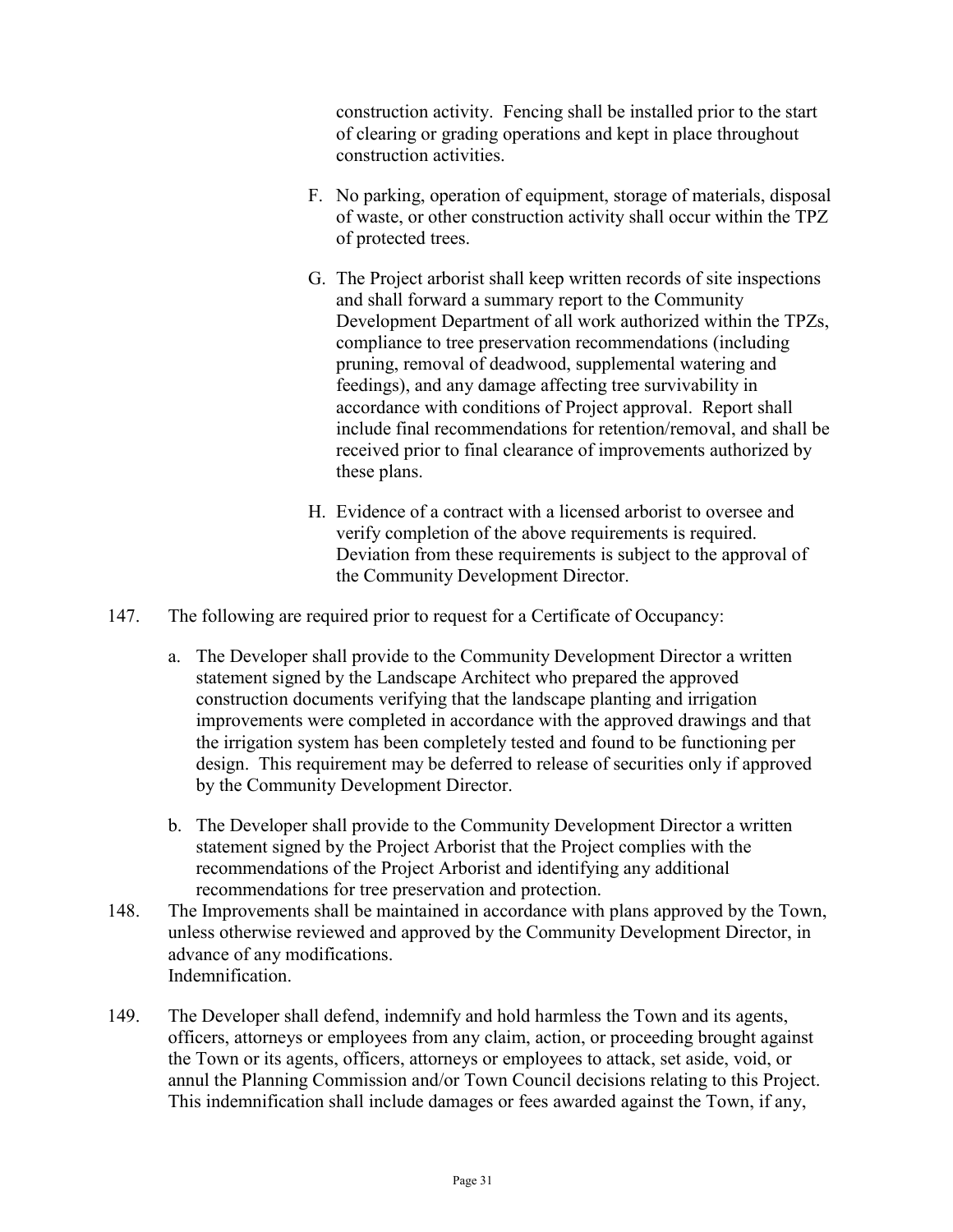cost of suit, attorneys' fees, and other costs and expenses incurred in connection with such action whether incurred by the Developer, including its partners, principals, or agents, the Town and/or the parties initiating or bringing such action. The Developer shall defend, indemnify and hold harmless the Town, its agents, officers, employees and attorneys for all costs incurred in additional investigation of or study of, or for supplementing, preparing, redrafting, revising, or amending any document (such as the Categorical Exemption), if made necessary by said legal action.

In the event that a claim, action or proceeding describer above is brought, the Town shall promptly notify the Developer of the existence of the claim, action or proceeding, and the Town will cooperate fully in the defense of such claim, action or proceeding. Nothing herein shall prohibit the Town from participating in the defense of any claim, action or proceeding. In the event that the Developer is required to defend the Town in connection with any said claim, action or proceeding, the Town shall retain the right to (i) approve the counsel to so defend the Town, (ii) approve all significant decisions concerning the manner in which the defense is conducted, and (iii) approve any and all settlements, which approval shall not be unreasonably withheld. The Town shall also have the right not to participate in said defense, except that the Town agrees to cooperate with the Developer in the defense of said claim, action or proceeding. If the Town chooses to have counsel of its own to defend any claim, action or proceeding where the Developer has already retained counsel to defend the Town in such matters, the fees and expenses of the counsel selected by the Town shall be paid by the Town. Notwithstanding the immediately preceding sentence, if the Town Attorney's office participates in the defense, all Town Attorney fees and costs shall be paid by the Developer.

The Developer shall indemnify the Town for all the Town's costs, fees, and damages which the Town incurs in enforcing the above indemnification provisions.

- 150. The Community Development Director may approve minor modifications to the Project that are in substantial conformance with the conditions of approval and approved plans.
- 151. Zoning land use entitlements (e.g. Use Permit and Site Plan and Design Review) approved as part of the project shall be valid from date of adoption of this resolution and remain valid for the life of the Tentative Map, or for two years from the date of approval of the Final Map for the project, whichever is longer. Extensions of time may be requested at that time in accordance with the Town Code.

# **TOWN COUNCIL**

## [PLACEHOLDER]

## **PASSED, APPROVED AND ADOPTED this 26nd day of June 2019, by the following vote:**

**AYES:**